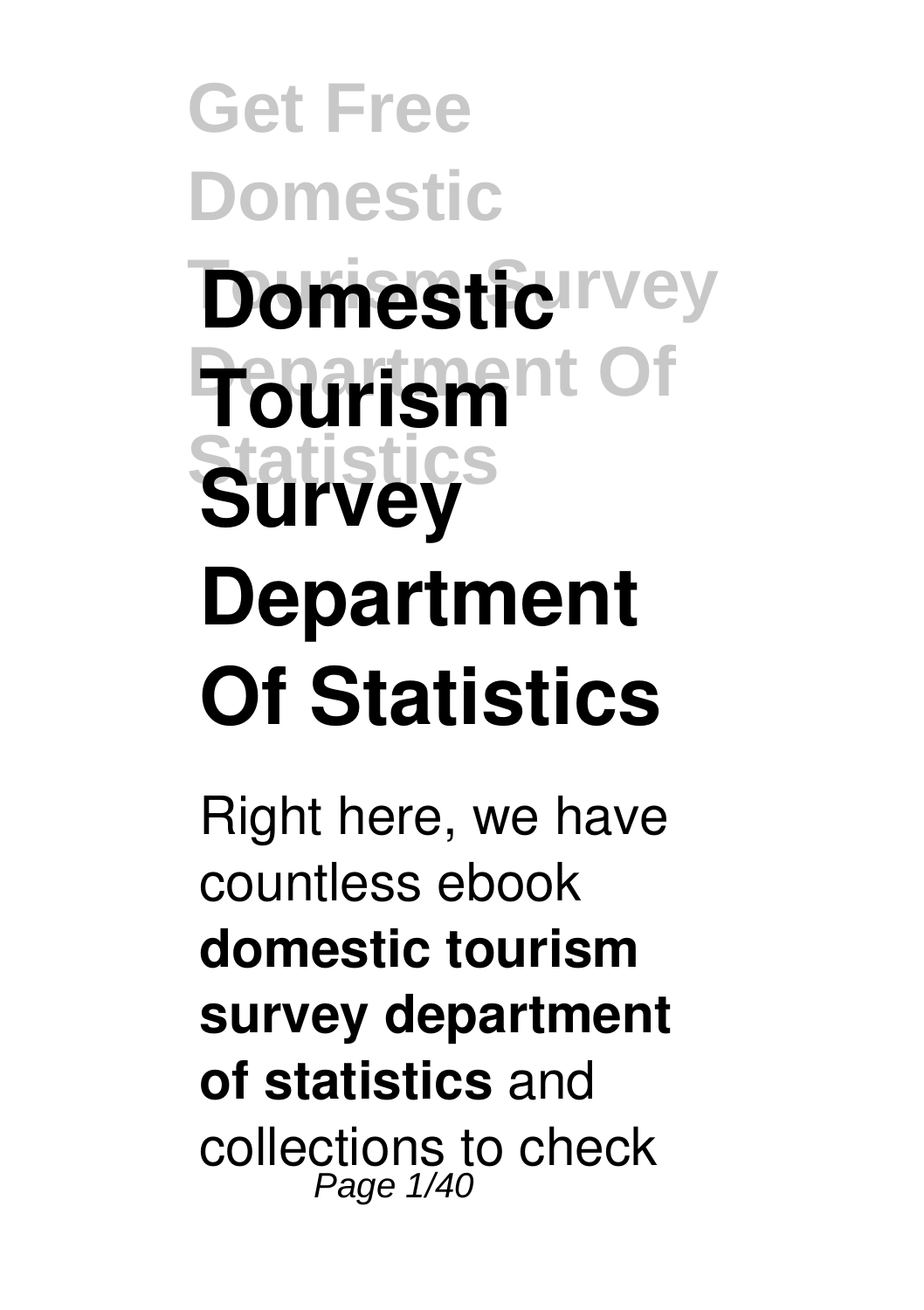out. We additionally y have enough money **Statistics** consequence type of variant types and as a the books to browse. The good enough book, fiction, history, novel, scientific research, as competently as various further sorts of books are readily within reach here.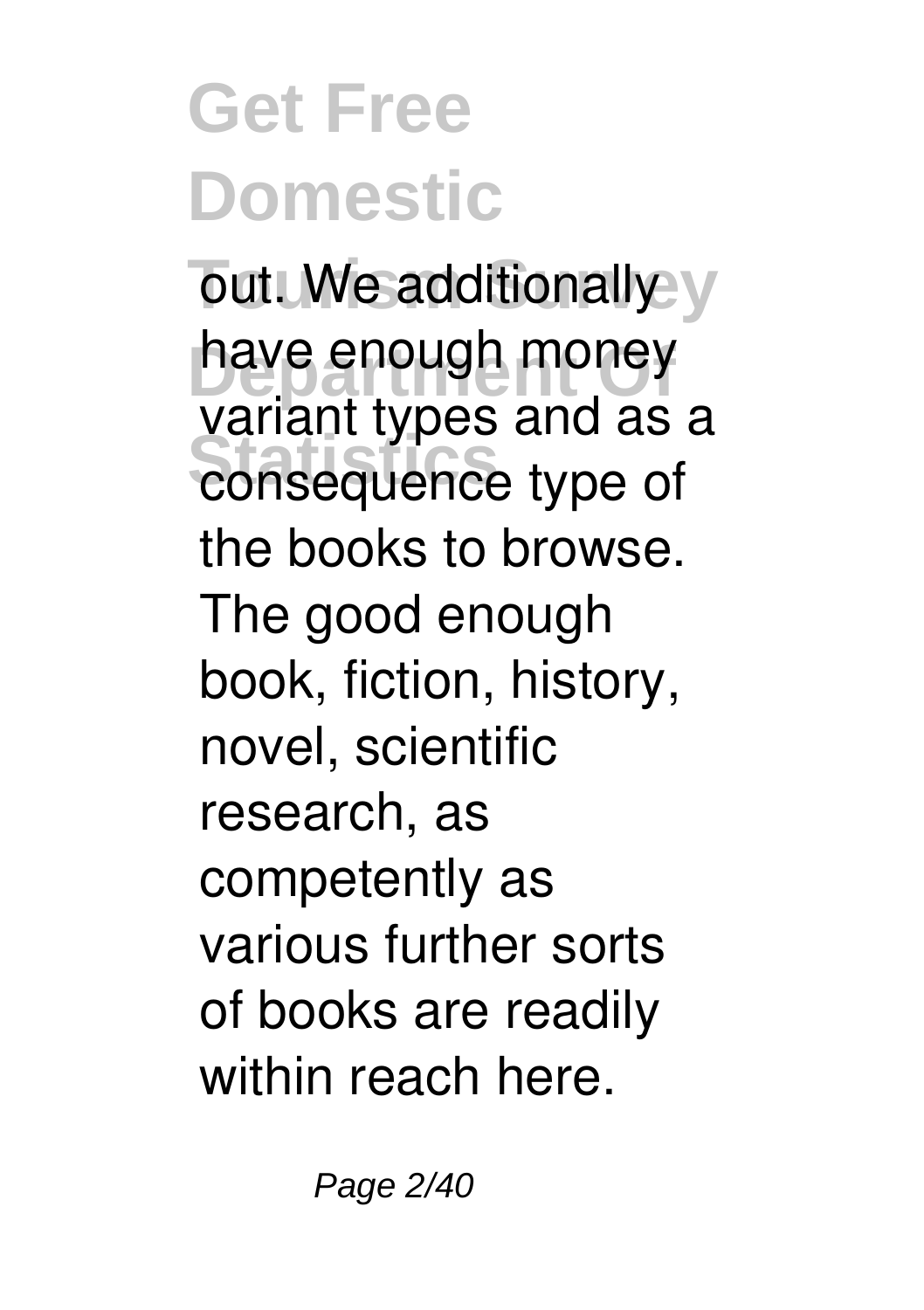As this domestic<sup>'</sup> vey tourism survey to of **Statistics** statistics, it ends up department of monster one of the favored books domestic tourism survey department of statistics collections that we have. This is why you remain in the best website to see the amazing book to have. Page 3/40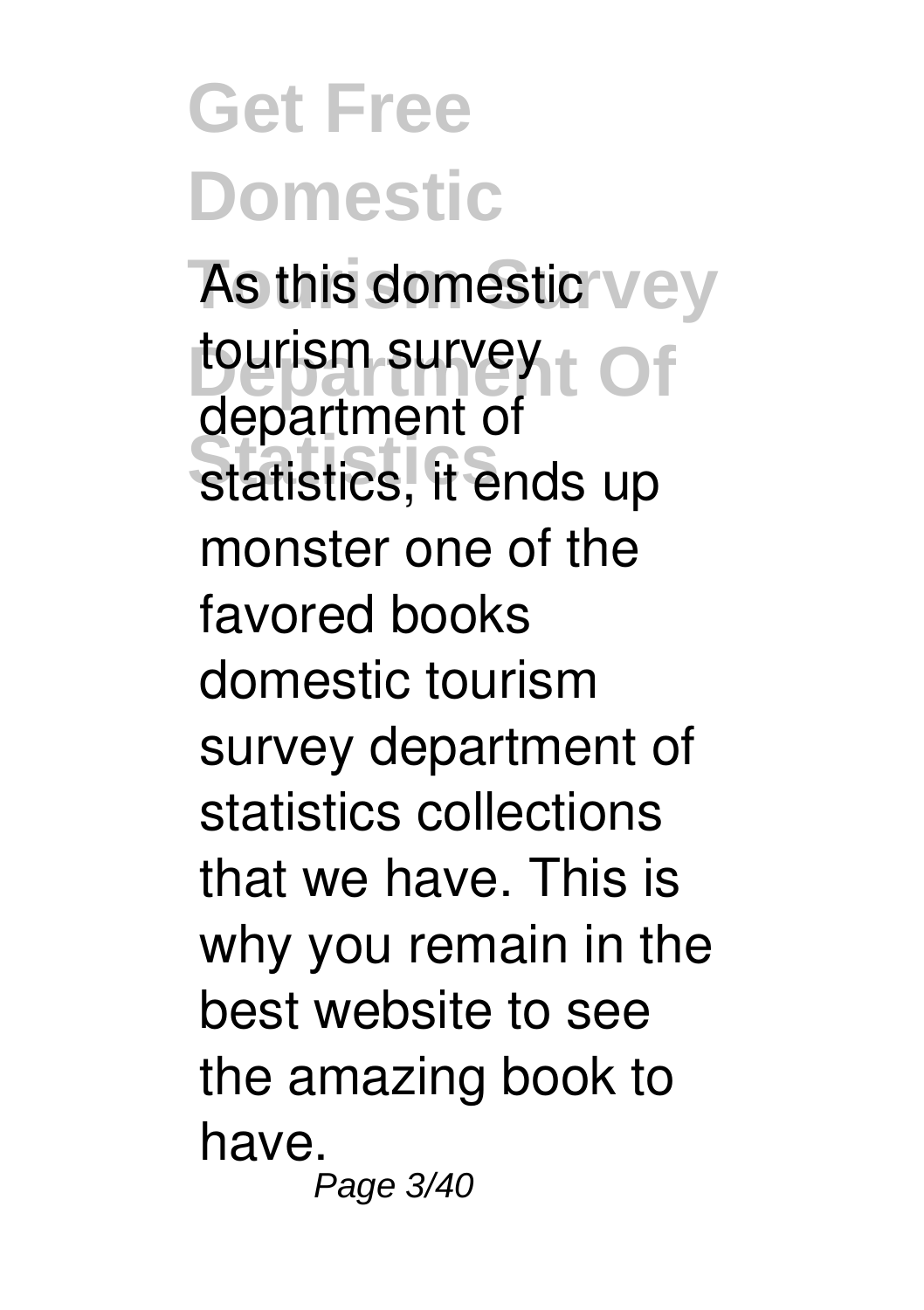**Get Free Domestic Tourism Survey Tourism Concept: Statistics** (inbound Forms/Types tourism/outbound tourism/domestic tourism) and linkages New era for domestic tourism in S.A How will Philippine tourism recover after the COVID-19 pandemic?*Domestic tourism in SA has* Page 4/40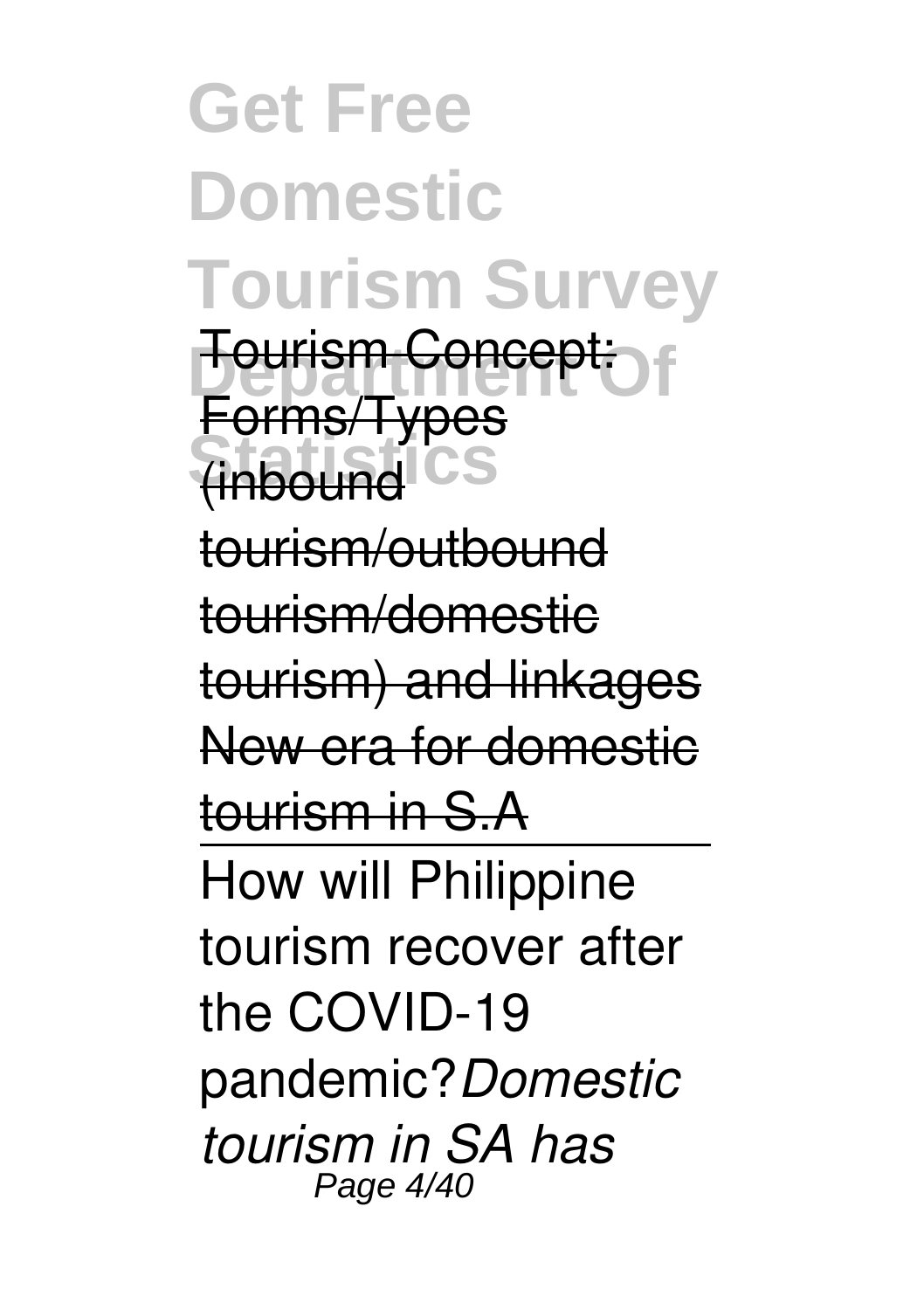**Get Free Domestic** *been on the decline* y **since 2009**<br>**DOT** *since* 2009 **Statistics** jumpstart domestic DOT preparing to tourism | ANC**PH beefs up efforts to revive domestic tourism amid pandemic | ANC** Malaysians come up with creative solutions to boost domestic tourism amid COVID-19 **Page 5/4**0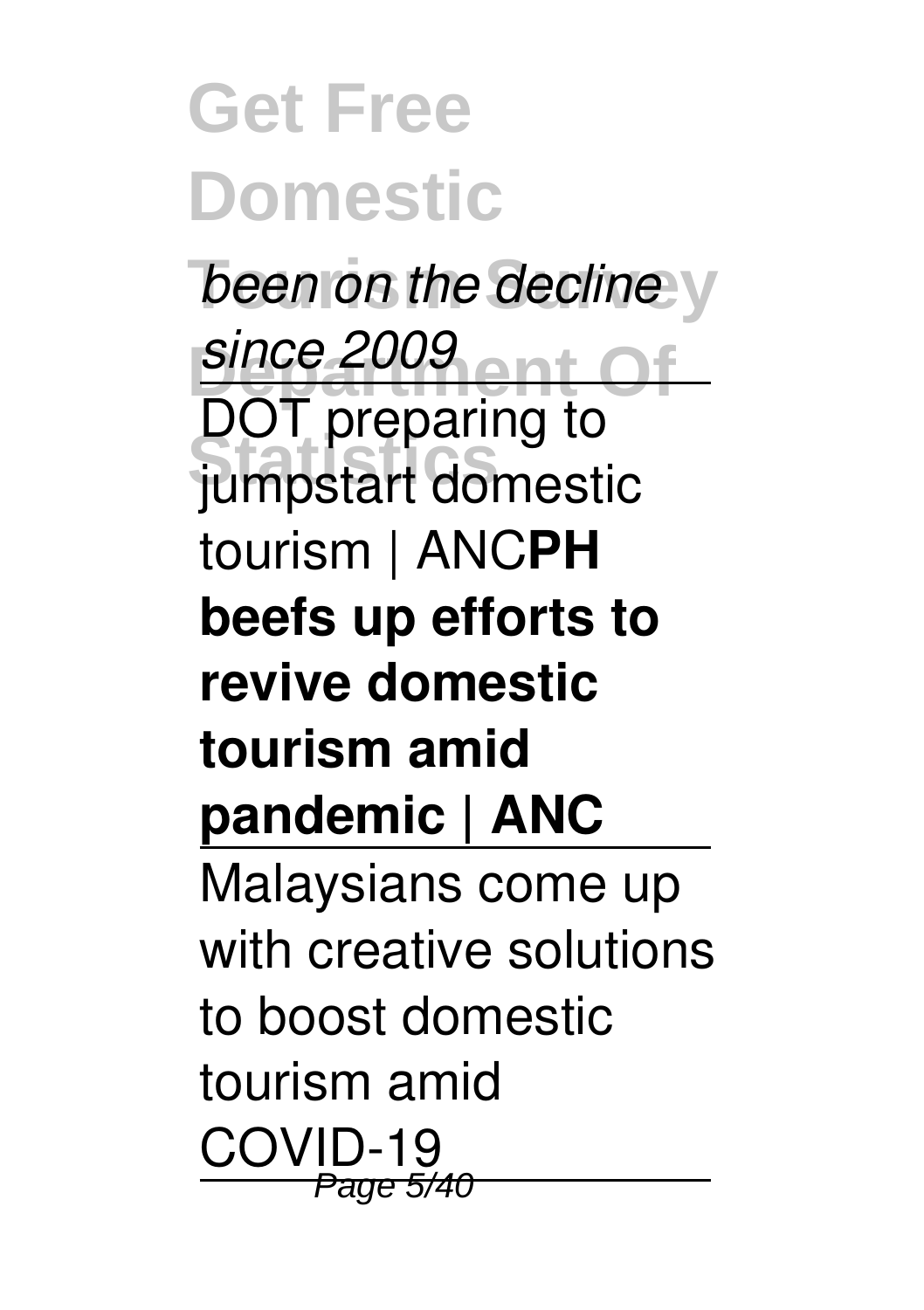Go 11 Tourism DTGS/ **Part 1Yoma's Serge Statistic tourism in** Pun sees surge in Myanmar Planning for autumn's travel season – what do we know so far *Covid-19: Encouraging improvement in domestic tourism, says Minister* Skyscanner Insights: New World of Travel Page 6/40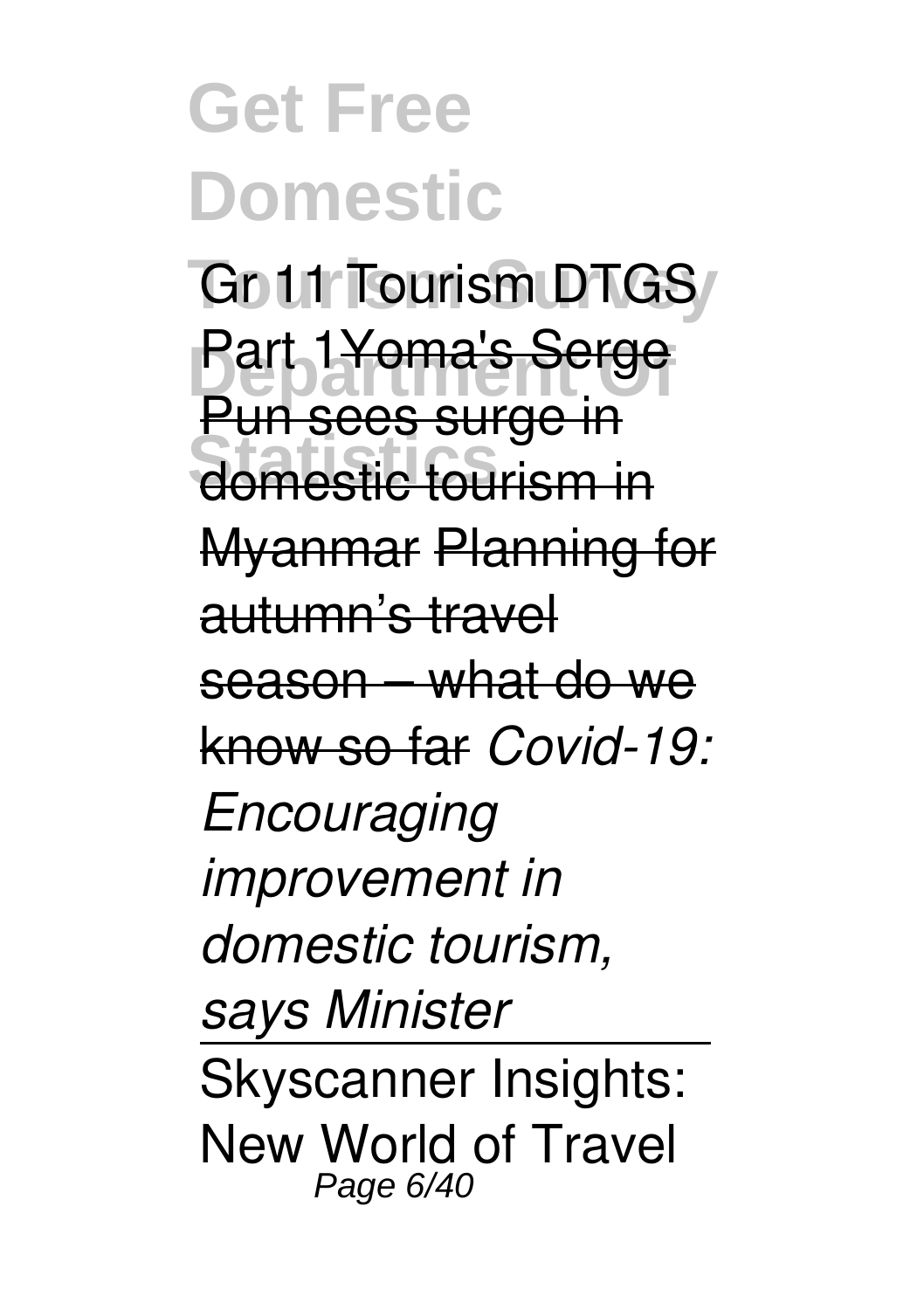eventSupporting the y **Philippines' Tourism Normal through** Recovery in the New Digital Solutions The Provinces of South Africa Travel \u0026 Tourism - Industry Overview **Restarting tourism amid Covid-19 pandemic** Coronavirus: Can This New Zealand Travel Hotspot Page 7/40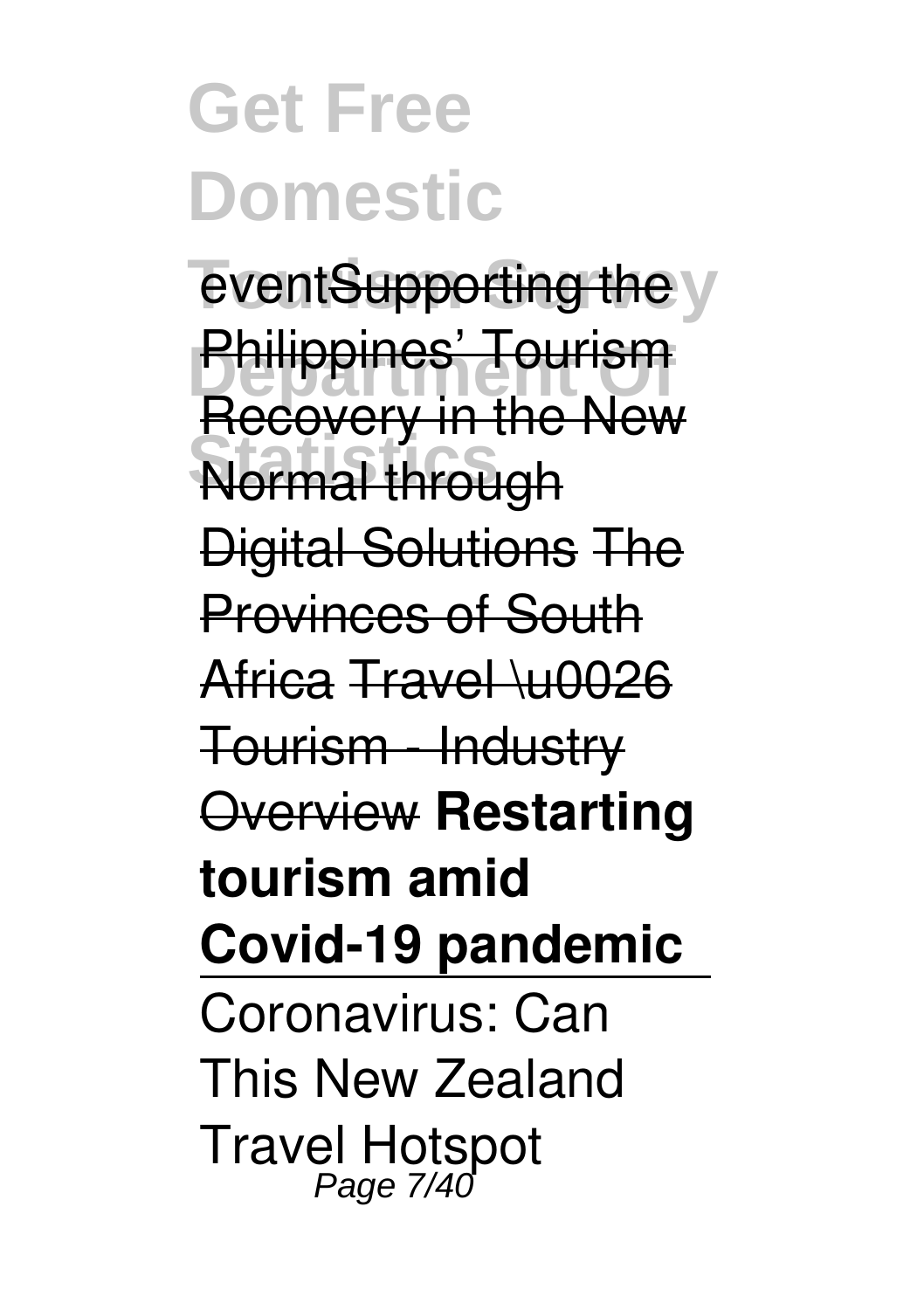Recover Just from ey **Domestic Tourism? Statistics** different types of Get to know the tourists Thai People Enjoying Jomtien Pattaya Beach Without Tourists In Thailand. Domestic Tourism Is Buzzing Boosting domestic tourism | Level 2 Asia-Pacific Stats Cafe series: The Prospect Page 8/40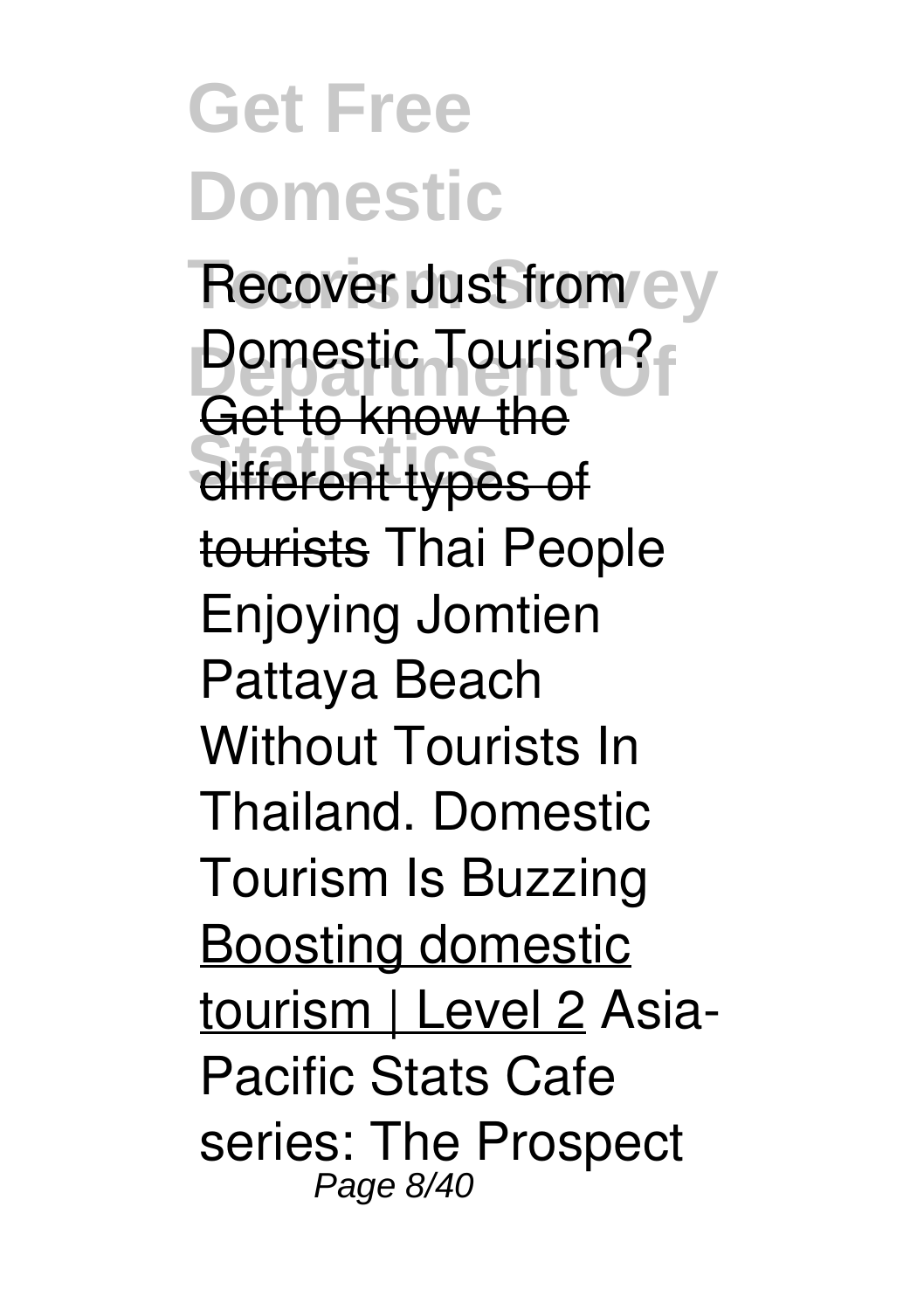of Big Data for Official **Statistics in Asia-Of Statistics** *tourism booms in WA* Pacific *Domestic amid tight border closure The New Normal in Travel - A Survey on Consumer Travel preference in light of COVID* Be Our Guest(y): Preparing for an Uptick in Domestic Tourism and International Page 9/40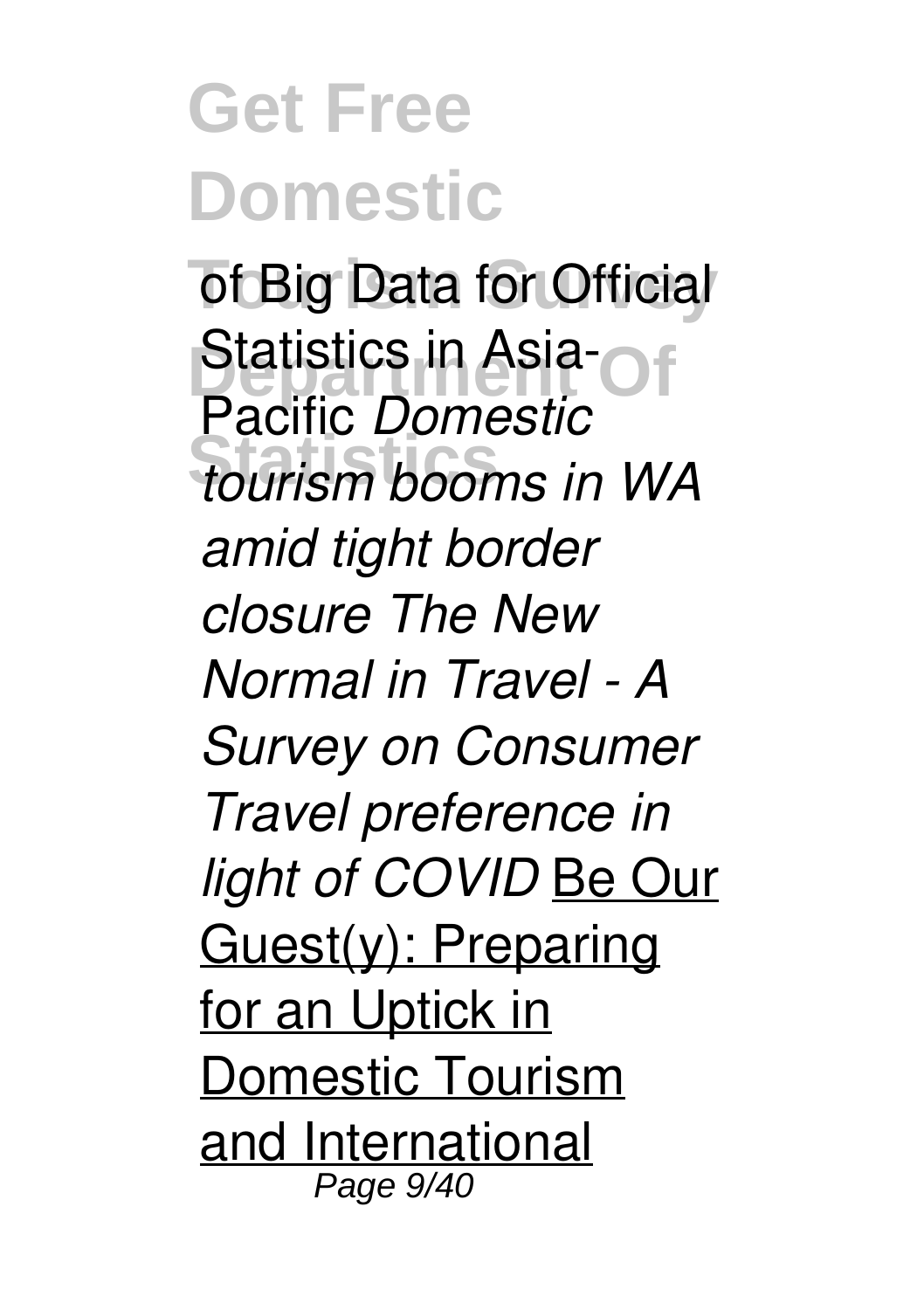#### **Get Free Domestic** Travel Domestic<sup>r</sup> vey **Tourism in Zimbabwe Show with Wilbert** | The BroadKast Muzarawetu | Episode 4 Domestic tourism Domestic Tourism Survey Department Of The Domestic Tourism Survey is implemented by the

Department of Statistics (DoS) based<br>Page 10/40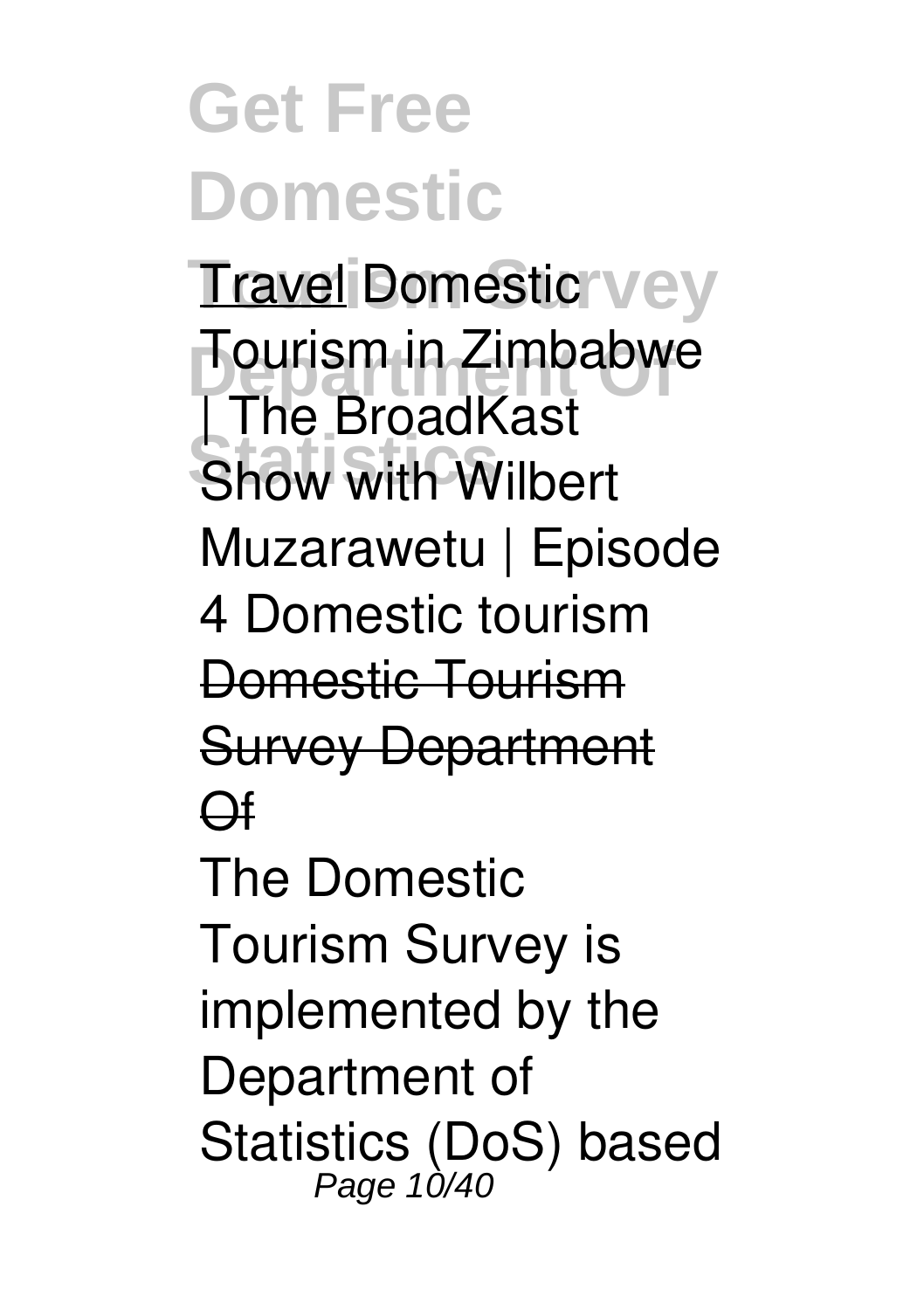on a Memorandum of **Dutstanding (MoU) Statistics** and the Ministry of between the (DoS) Tourism and Antiquities.

Domestic Tourism – Department of **Statistics** A government survey looking at the travel habits of domestic tourists indicates an Page 11/40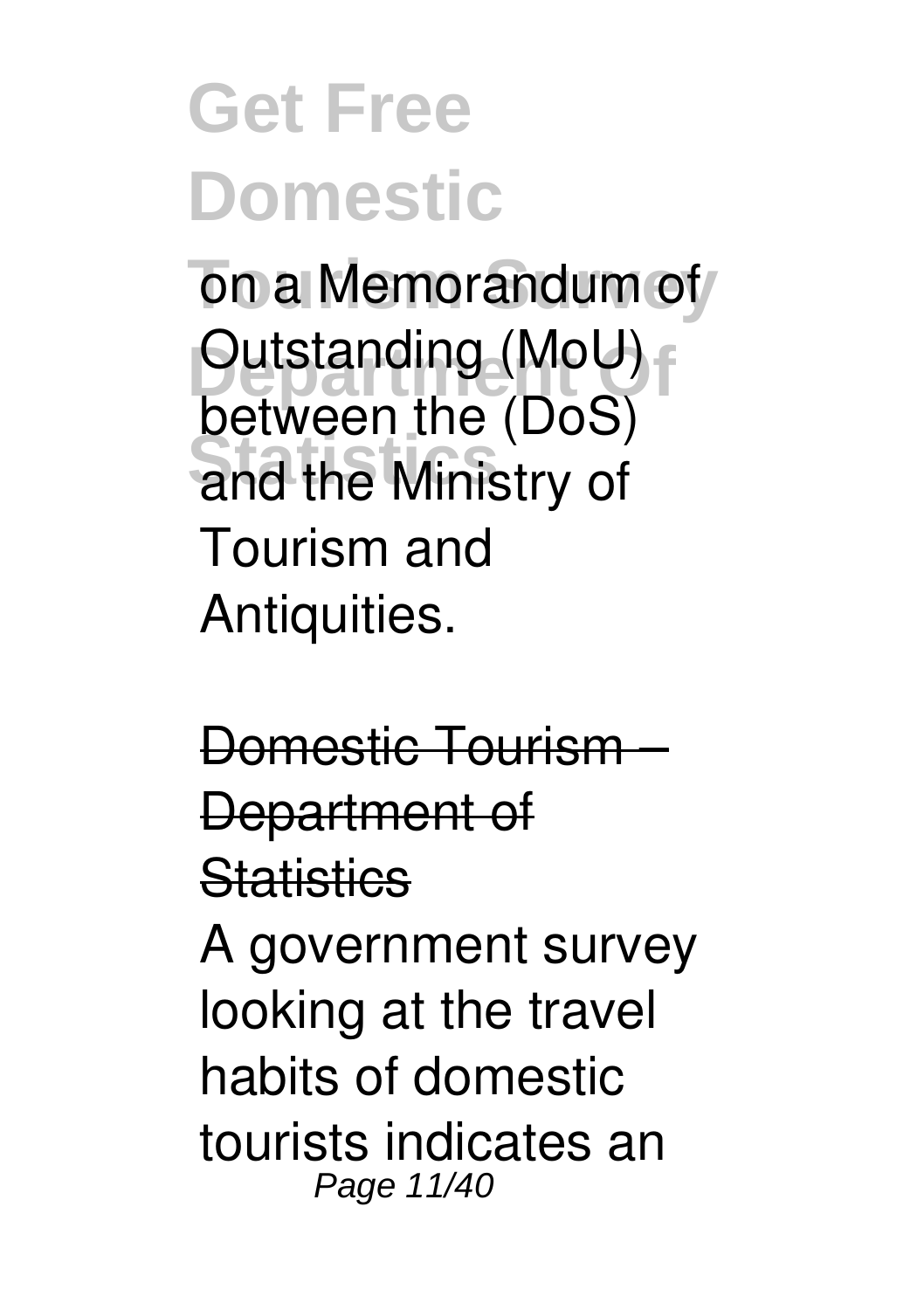uphill struggle for they **tourism industry's Statistics** Vonkorpon, from the recovery. Pimchanok Commerce Ministry's Trade Policy and Strategy Office says around a quarter of those surveyed travelled during weekends and holidays, but most spent less than 5,000 baht per trip.<br><sup>Page 12/40</sup>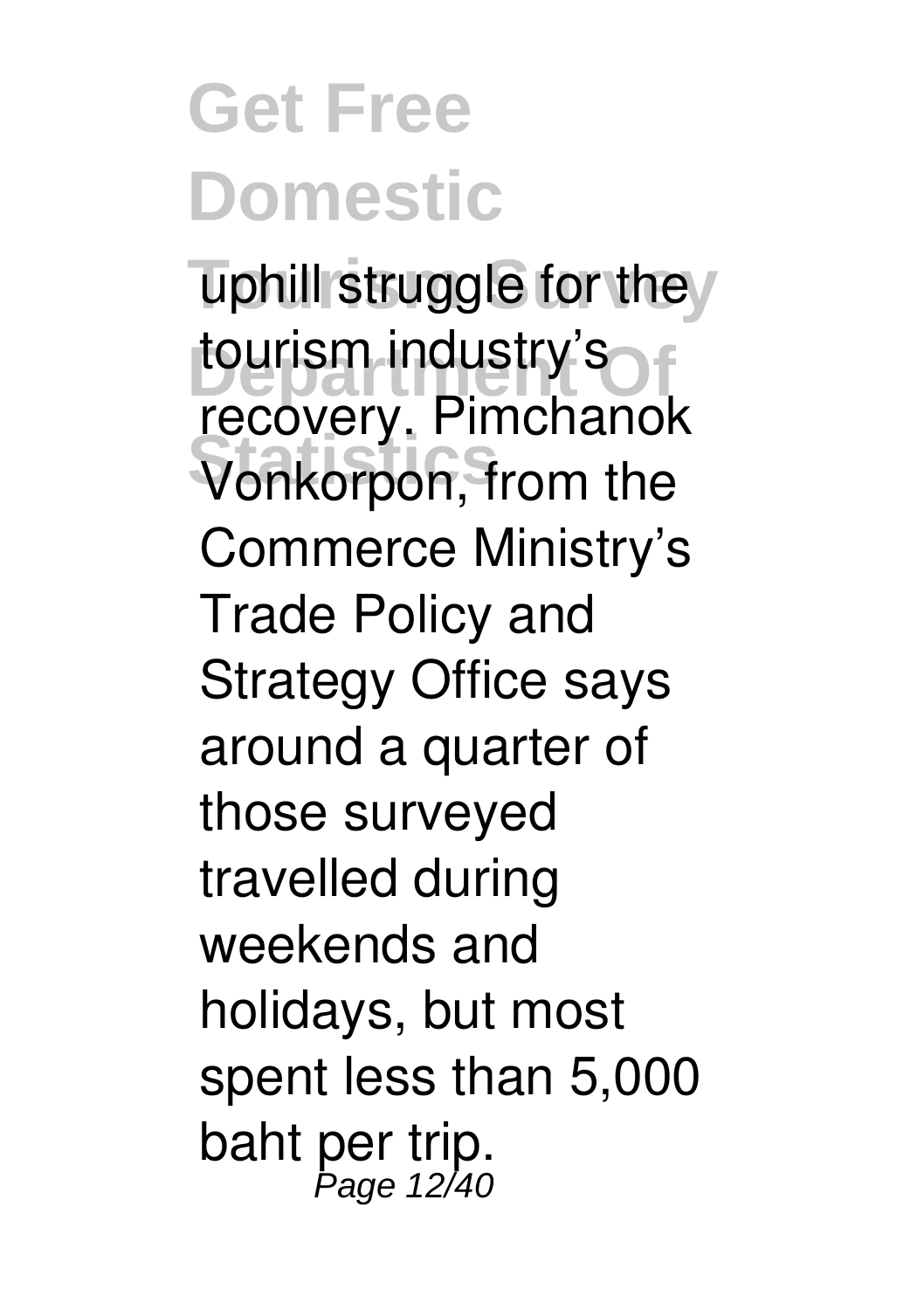**Get Free Domestic Tourism Survey Domestic tourism Foad to recovery ...** survey indicates long 2019 Domestic Overnight Tourism Performance Summary In 2019, British residents took 99.1 million overnight trips in England, totalling 290 million nights away from home and Page 13/40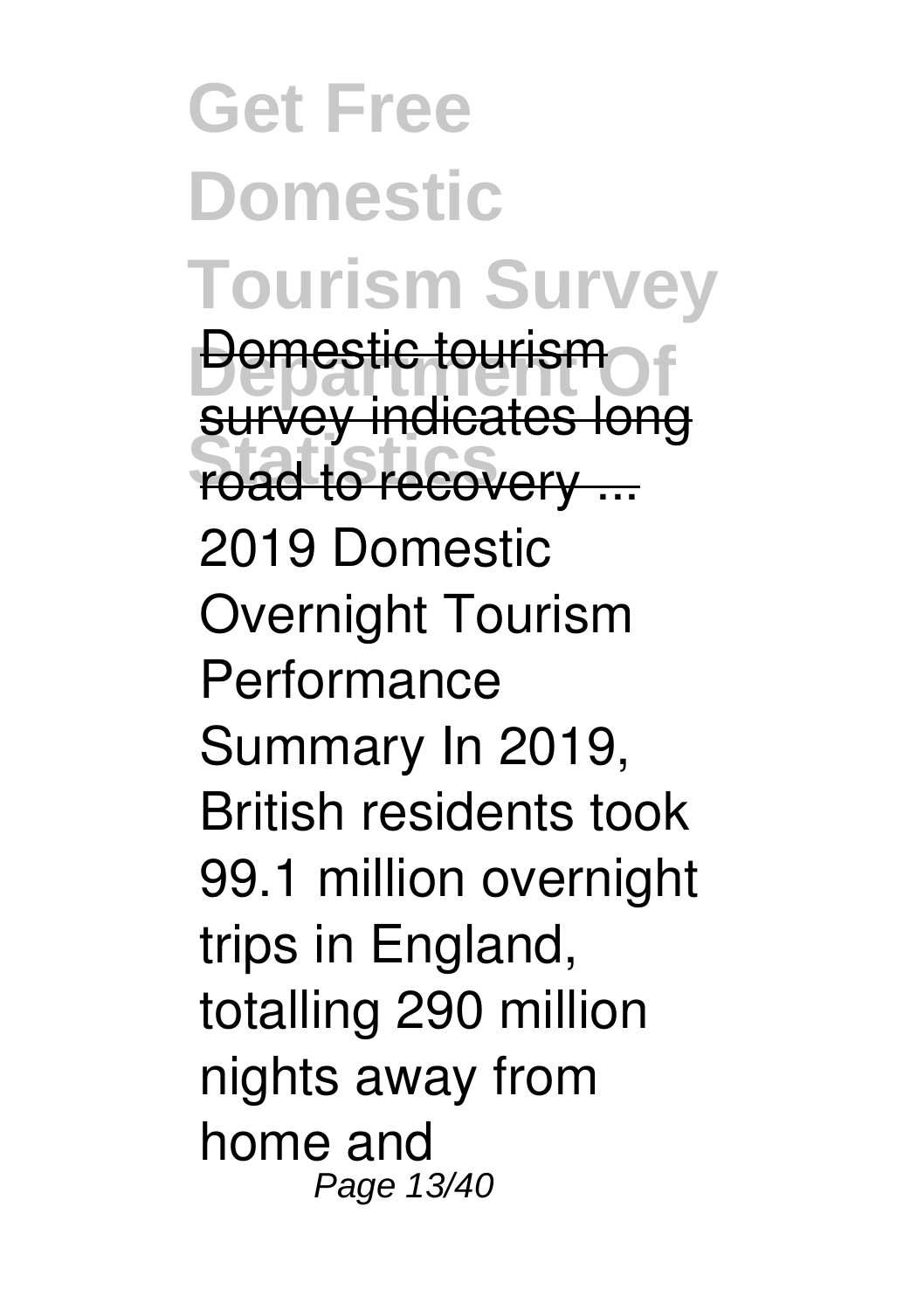expenditure of £19.4y **billion, with an average Statistics** trip length of 3 nights.

GB Tourism Survey: 2019 overview | VisitBritain

"By publishing these interim survey results ahead of the show, we want to highlight that the domestic tourism and travel trade is in good Page 14/40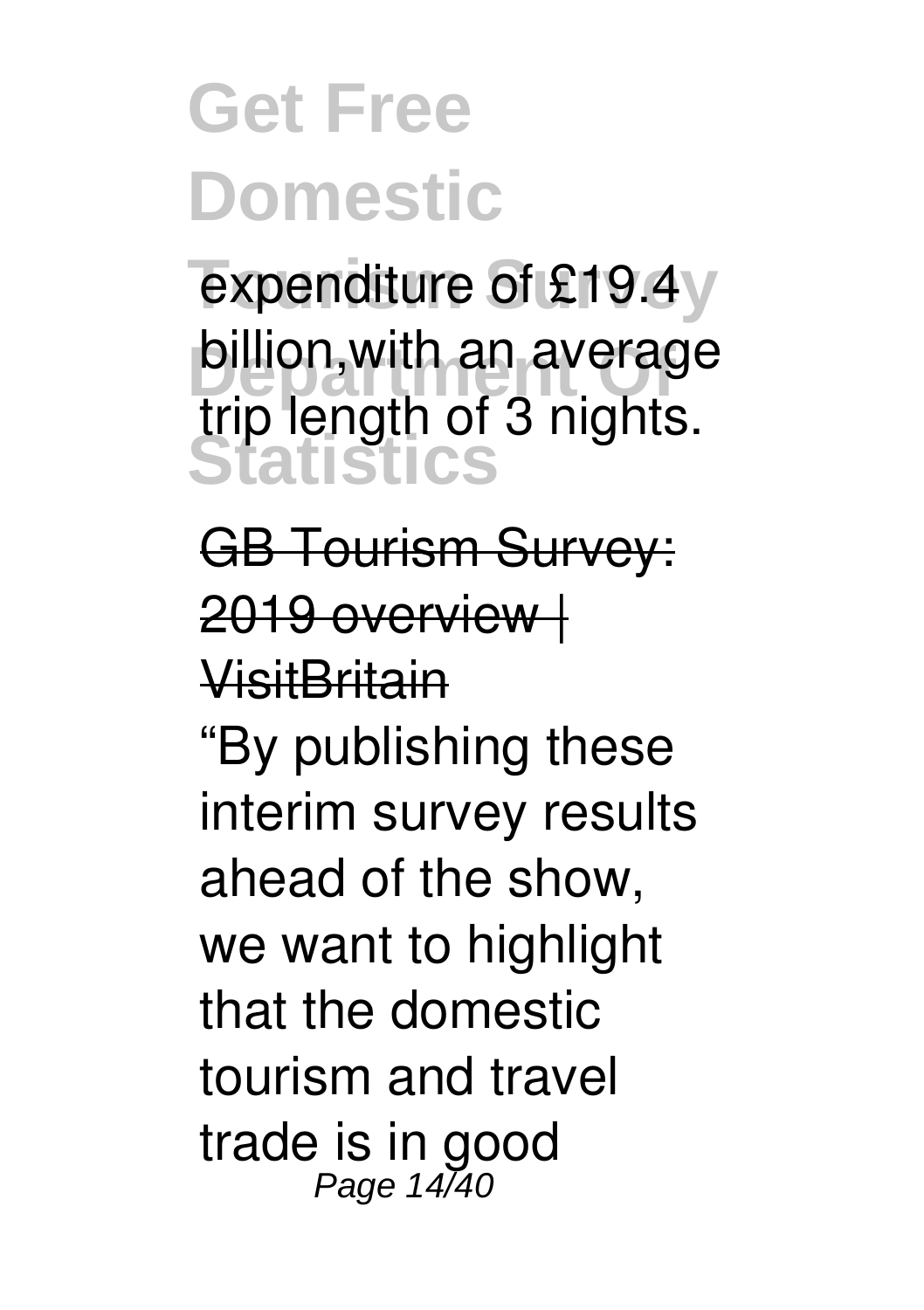**Thealth. Visitor UITVey** bookings are up and with more people expected to stay up, holidaying closer to home. While inbound tourism is enjoying a record high – with more overseas visitors than ever before.

National survey reveals further growth Page 15/40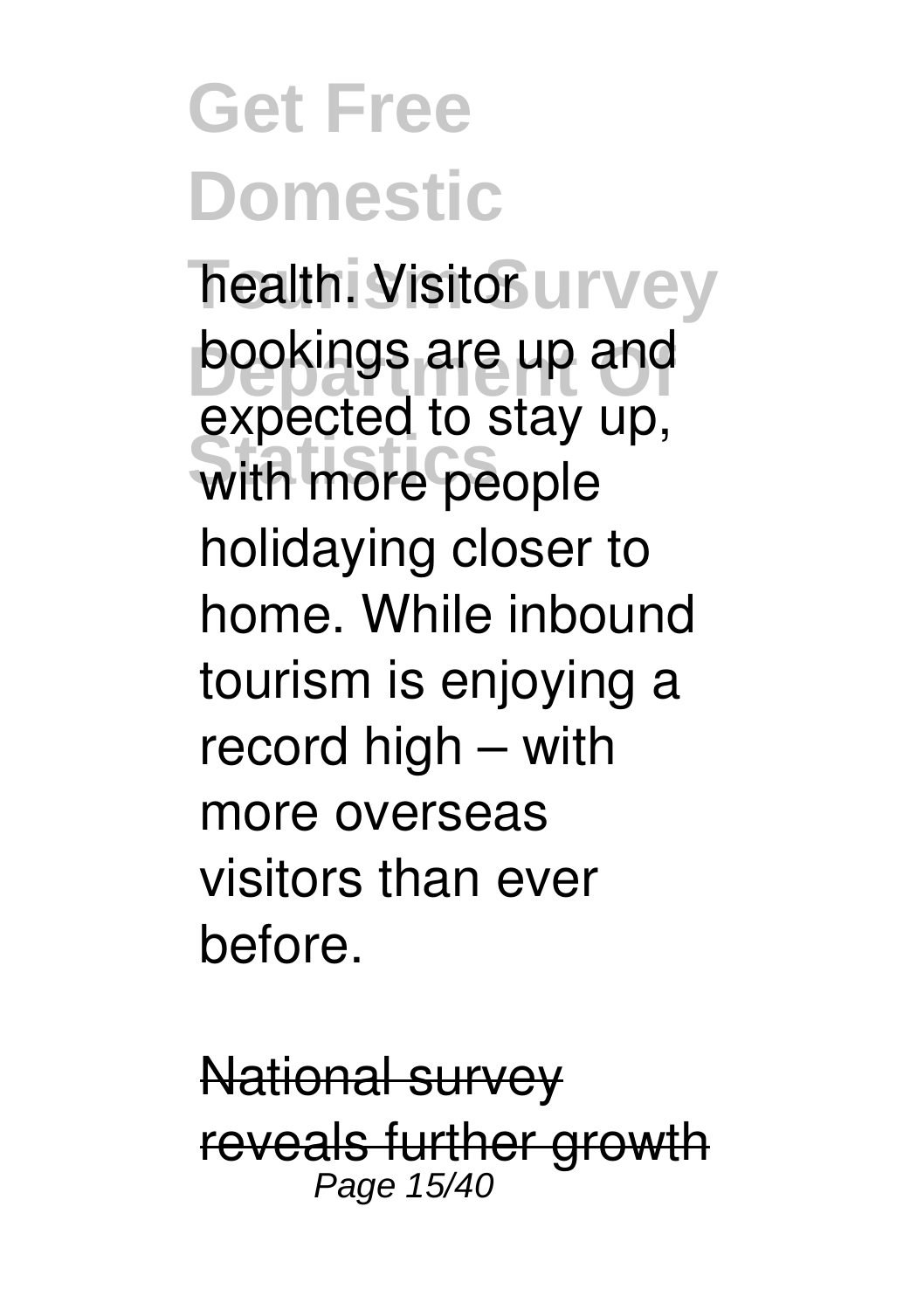in domestic tourism... **The Domestic LC Of Statistics** analyzes and notifies Tourism market report the industry statistics at the global as well as regional and country levels to acquire a thorough perspective of the entire Domestic Tourism market. The historical and past insights are provided Page 16/40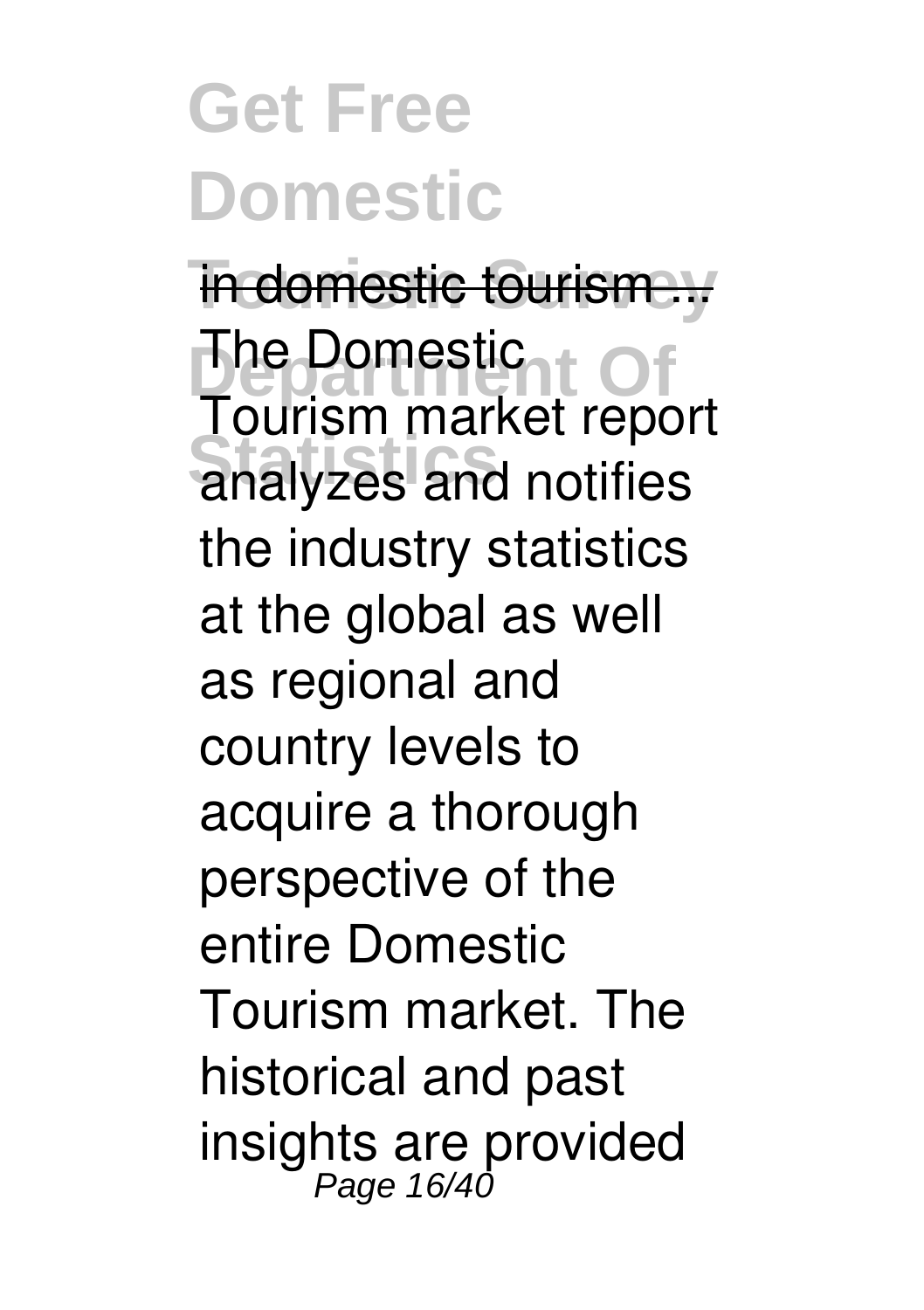### **Get Free Domestic Ton FY 2016 to FY** ey

**2019 whereas Statistics** delivered for FY 2020 projected trends are to FY 2026.

Domestic Tourism Market Professional Survey 2020 by ... The Namibia Tourism Board and the local tourism industry had embarked on a number of marketing Page 17/40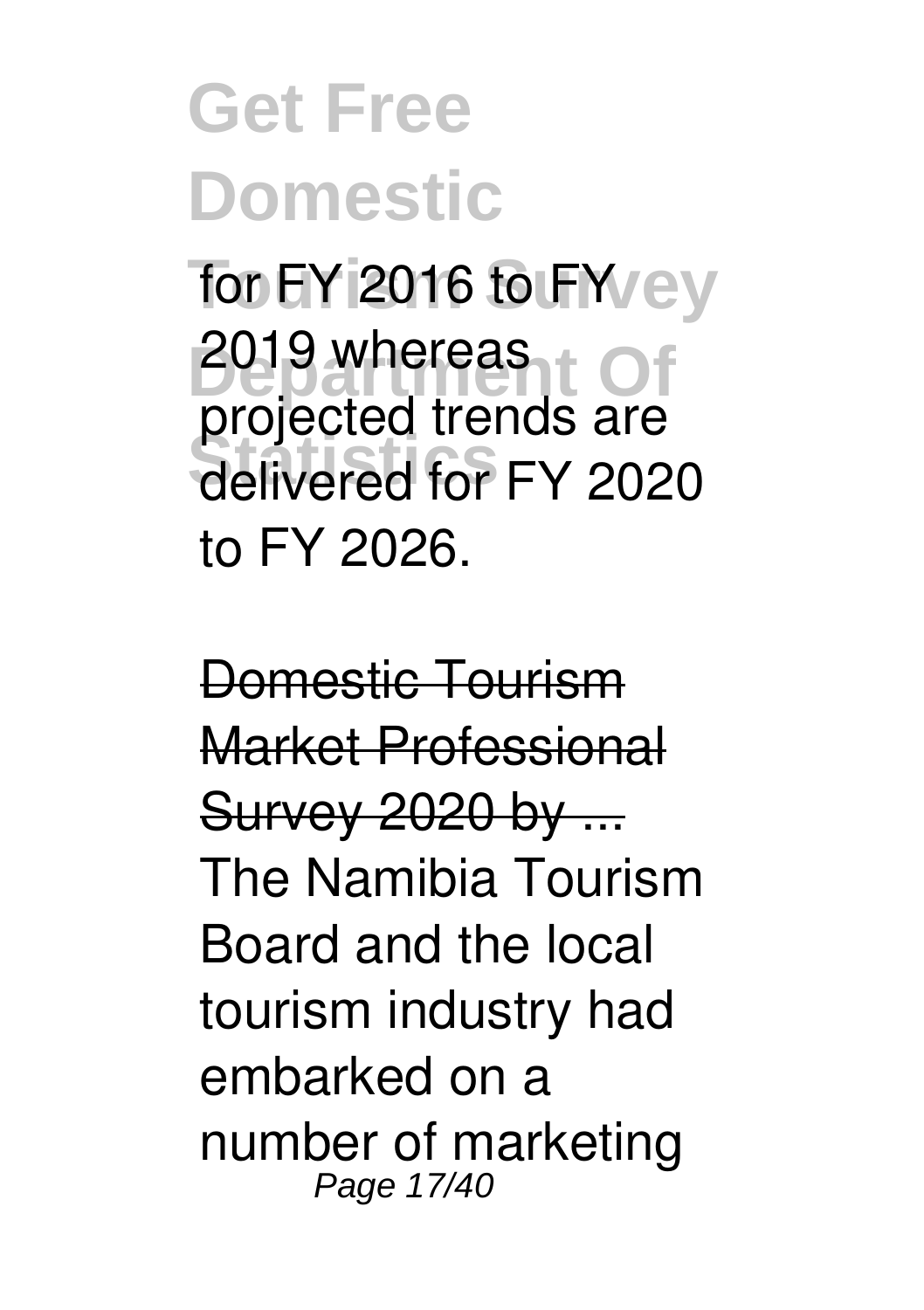programs (such as e y SharemyNamibia – an **Statistics** media campaign online marketing using Namibian artists, and Local is Nawa – an initiative offering establishment discounts to Namibian and SADC residents) to stimulate demand in the domestic market. This survey provided an Page 18/40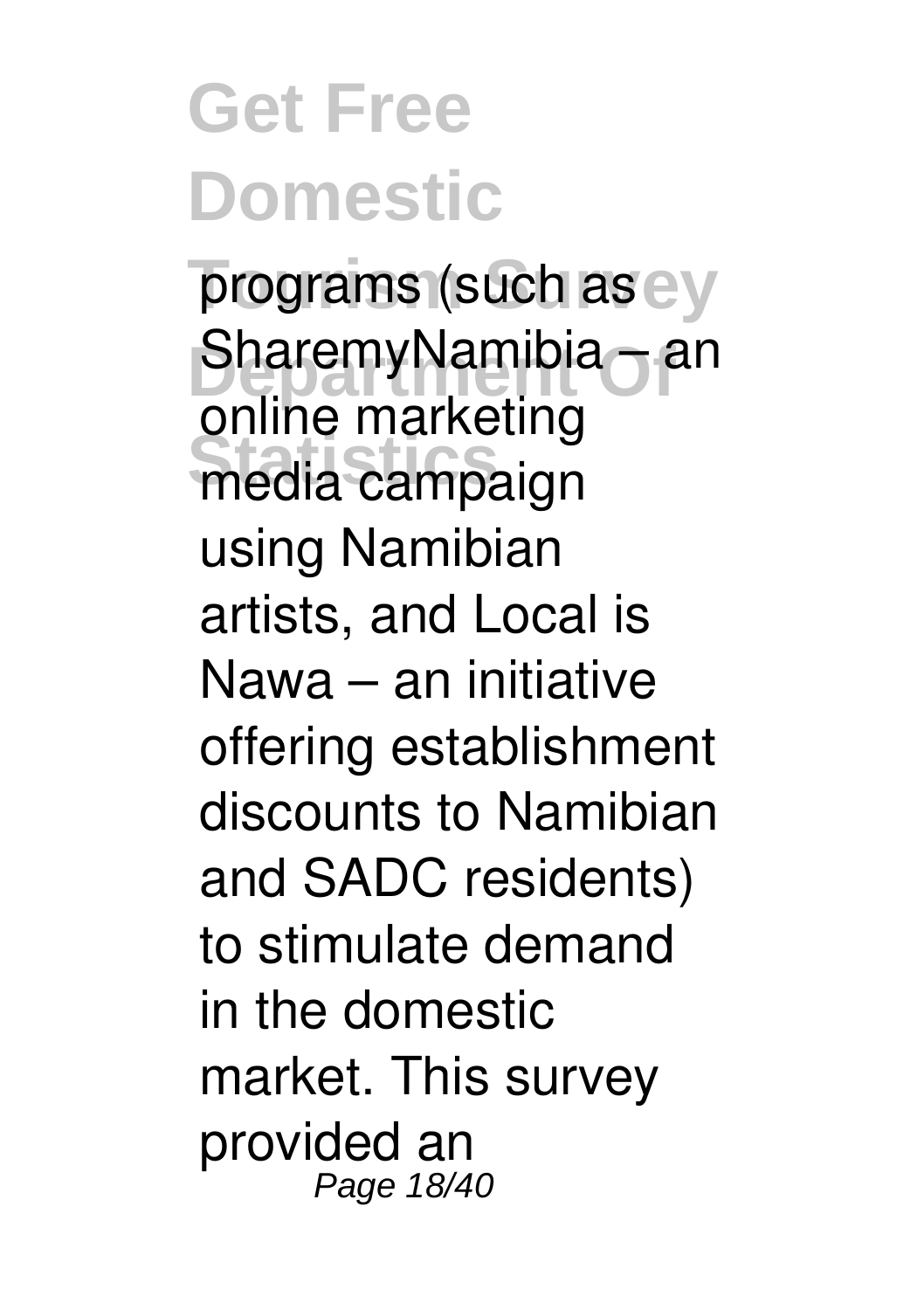opportunity to assess/ *Depurtment* Of

**Bomestic Tourism** Survey in Namibia - Economic Impact and

...

Domestic tourism survey 2016. Media Release 04 September 2017 Domestic tourism survey 2016 The Domestic tourism Page 19/40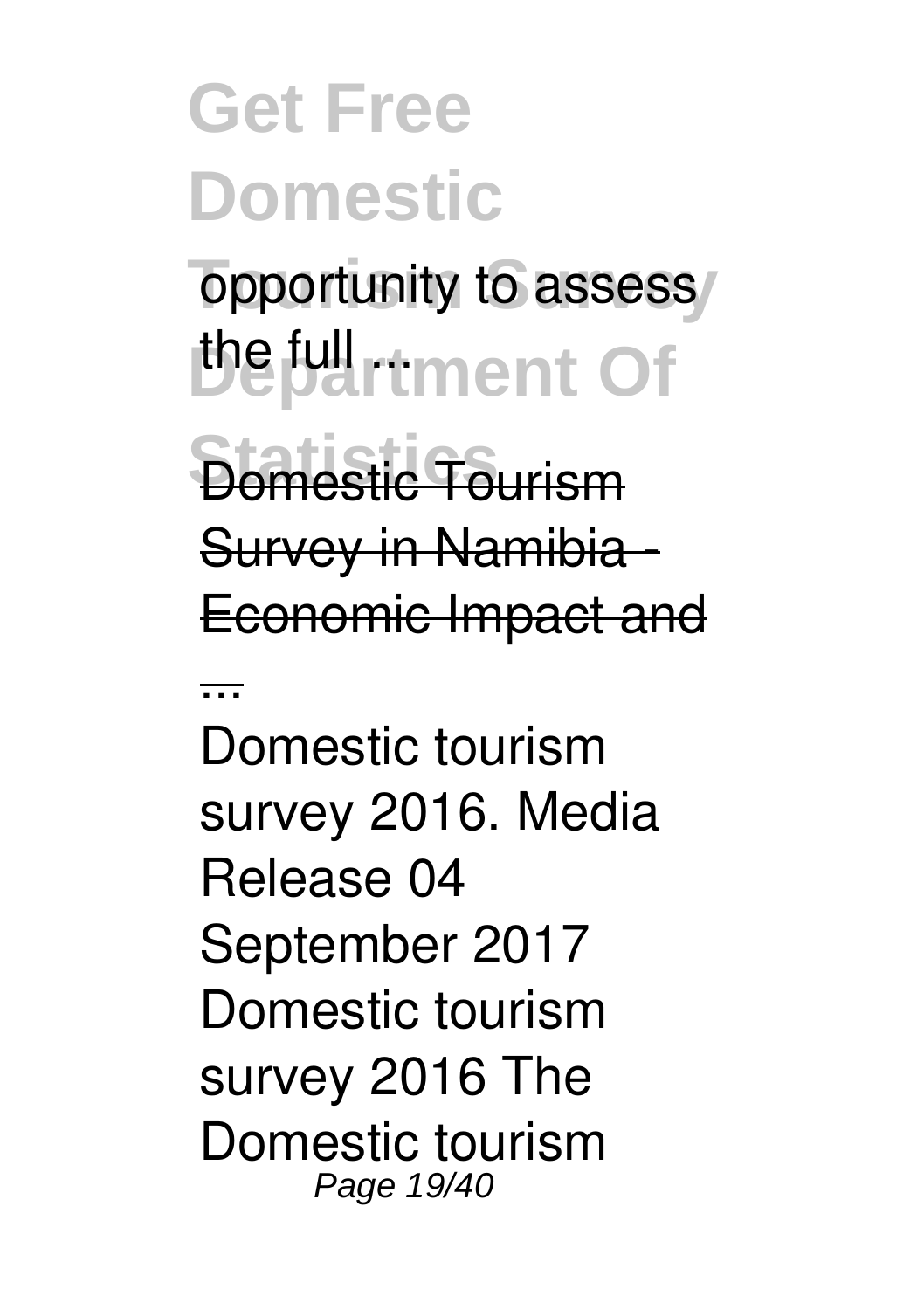survey 2016 reportey released by Statistics shows a pattern of South Africa today decline in domestic tourism over the past two years, with the total number of day trips decreasing from 44,3 million in 2015 to 39,4 million in read more »

Domestic Tourism Page 20/40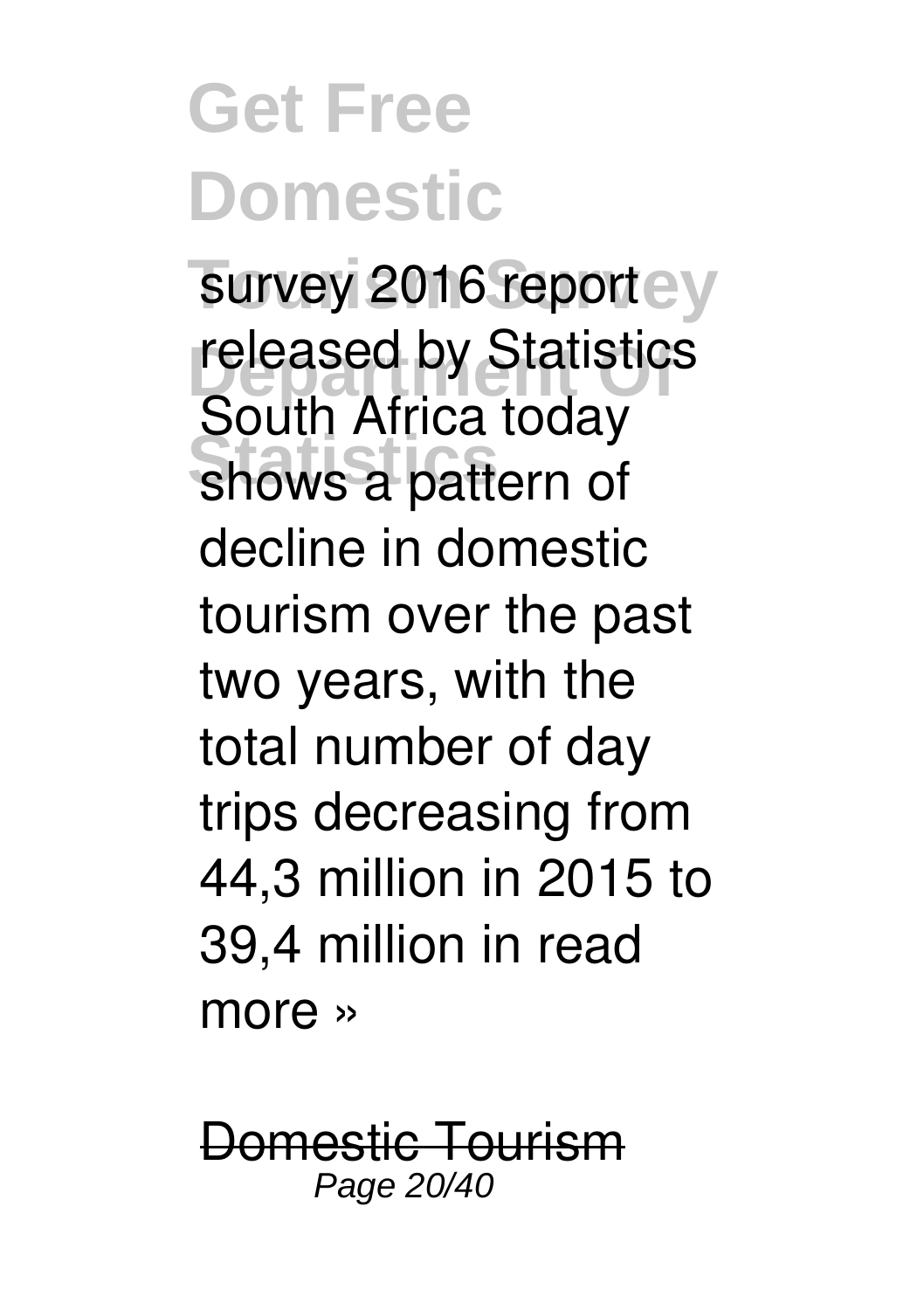**Get Free Domestic Survey Department** y **Di-Statistics**<br>The Department Of **Statistics** Statistics (DoS) is The Department of pleased to release the results of the Domestic Tourism Survey in Jordan 2012, which was carried out by the (DoS) during 2012 / 2013, at the request and through funding from the Ministry of Page 21/40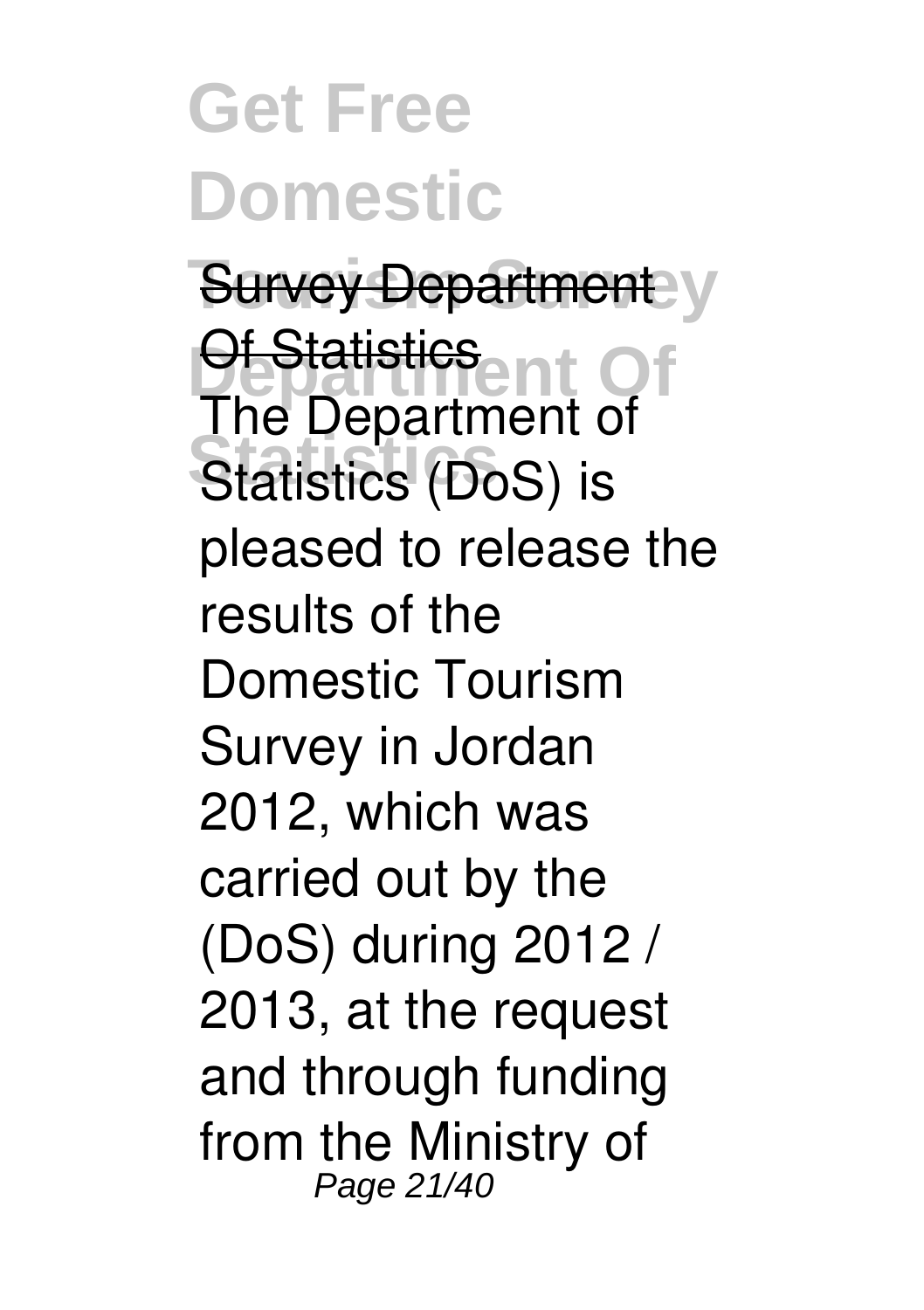Tourism and Survey Antiquities noting that second while the first this survey is the was conducted in 2008.

Domestic Tourism Survey 2012 – Department of **Statistics** The Domestic Tourism Survey (DTS) is monthly Page 22/40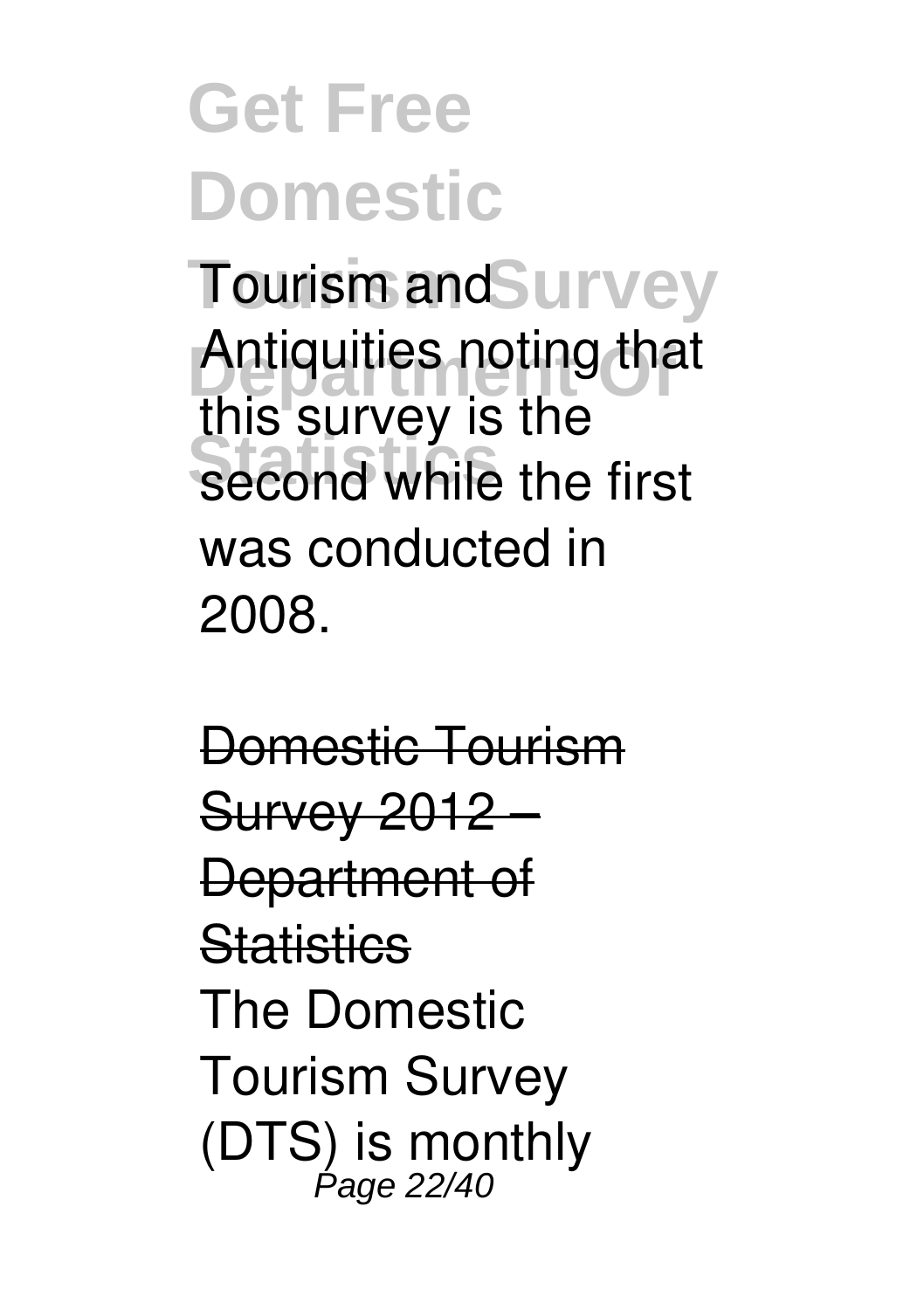survey conducted byy **Department Of** the Department of **Statistics** that collects Statistics, Malaysia information on the profile and pattern of domestic tourism. This survey has been conducted using personal interview in 2014, covering Malaysian residents aged 15 years and above in all states. Page 23/40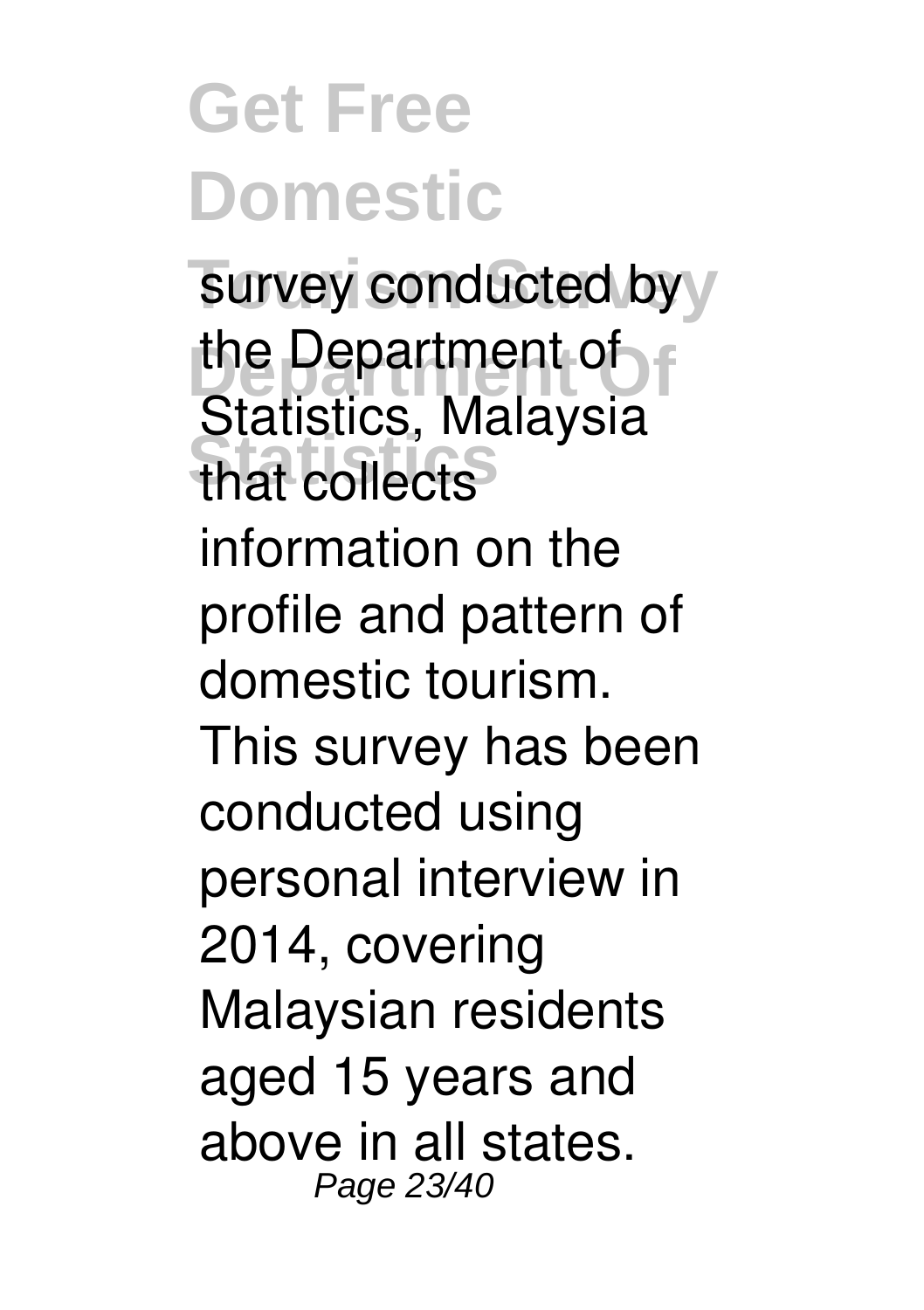**Get Free Domestic Tourism Survey Demestic Tourism Statistics** Malaysia, 2014 - Survey Report, **DOSM** Tourism Survey for the state of Sikkim(June 2011-May 2012) Download 3.91 MB: 10 : Tourism Survey for the state of Haryana (April 2011-March 2012) Page 24/40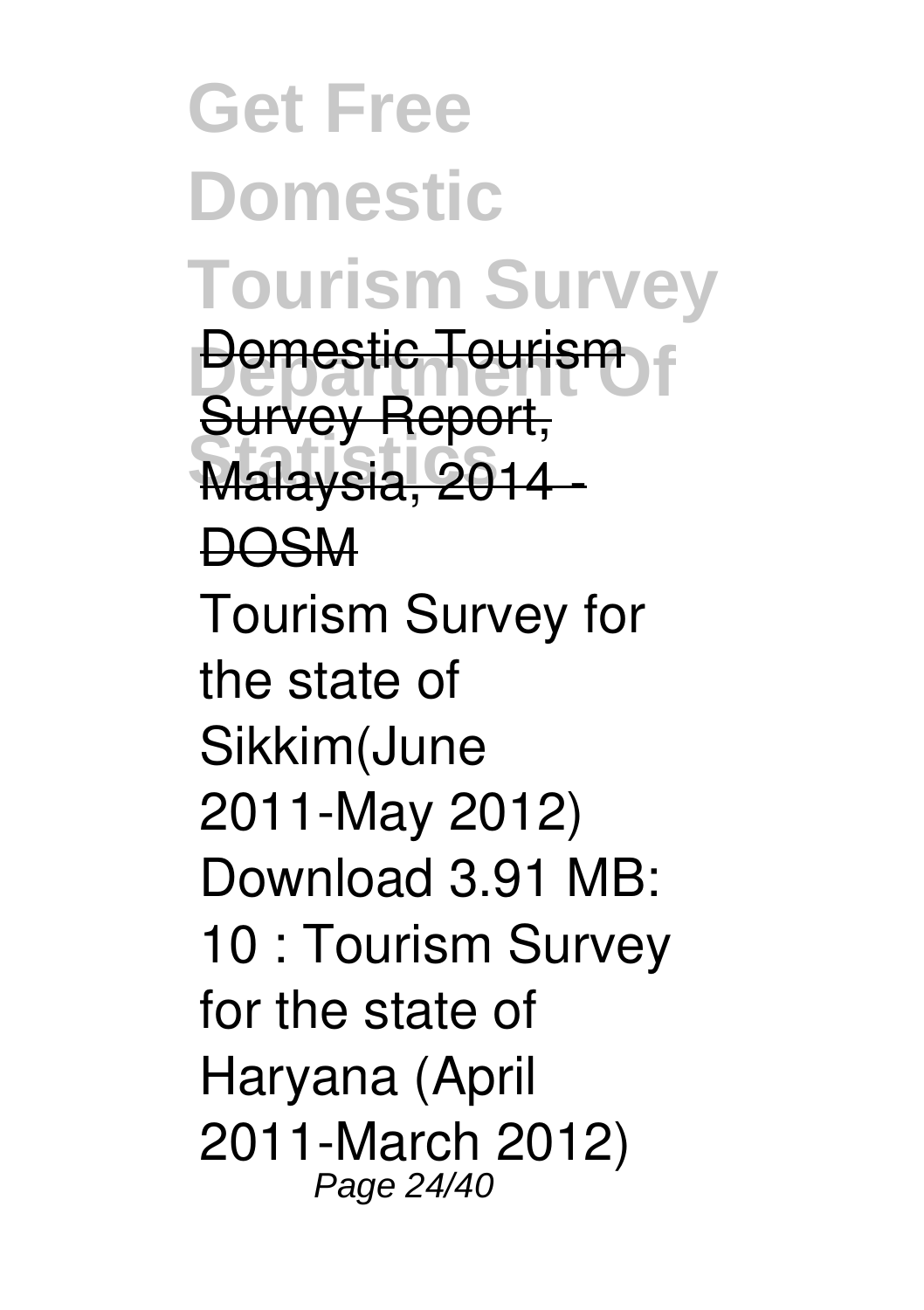Download 4.4 MB: 11/ **: Tourism Survey for Statistics** Pradesh(June the state of Madhya 2011-May 2012) Download 4.29 MB

Statistical Surveys | Ministry Of Tourism | Government of ... Domestic tourism survey 2016. Media Release 04 September 2017 Page 25/40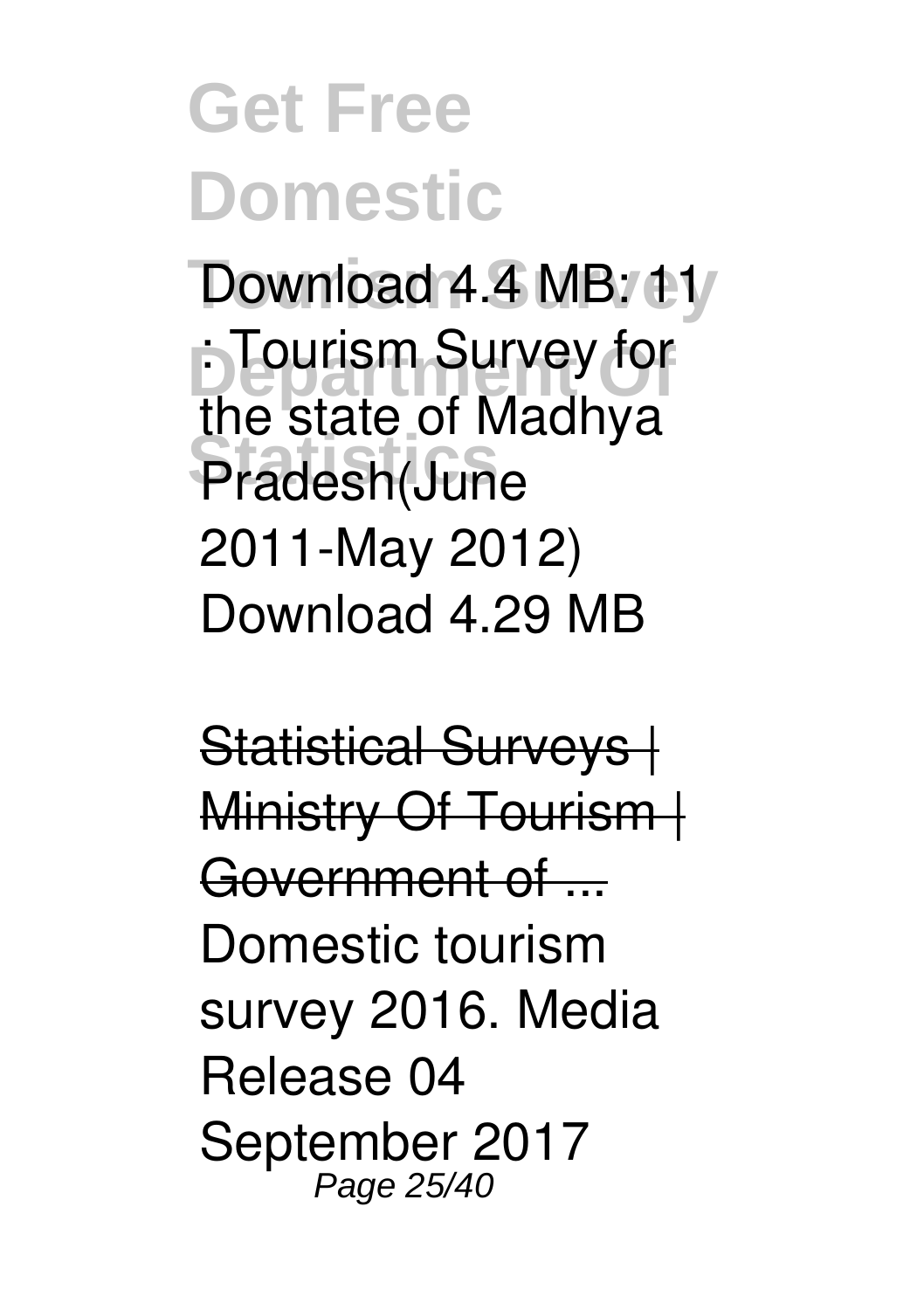Domestic tourism vey survey 2016 The Of survey 2016 report Domestic tourism released by Statistics South Africa today shows a pattern of decline in domestic tourism over the past two years, with the total number of day trips decreasing from 44,3 million in 2015 to 39,4 million in read Page 26/40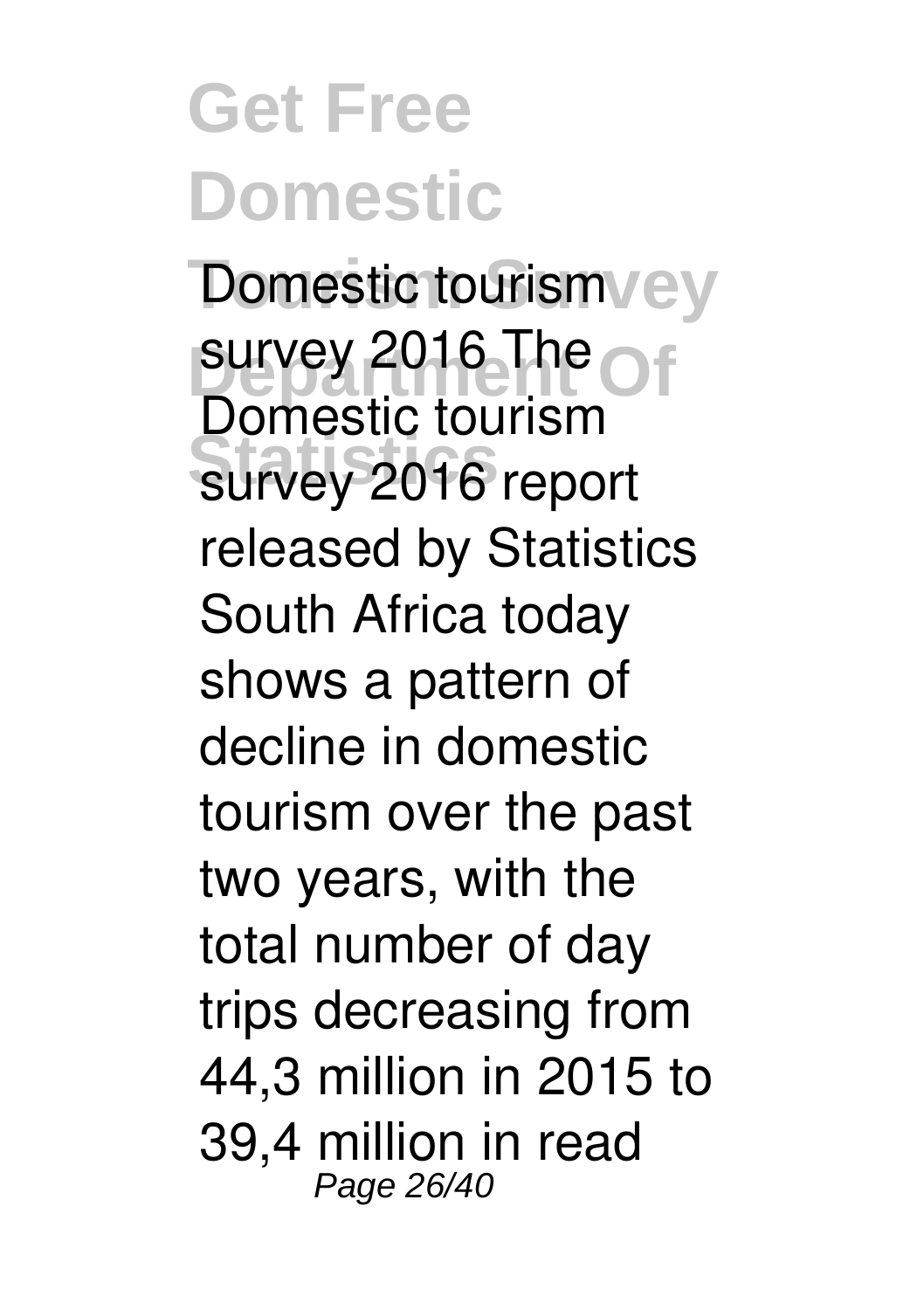**Get Free Domestic** more wism Survey **Department** Search Results | tourism survey | Statistics South Africa Malaysia's 2018 domestic tourism statistics is obtained from the Domestic Tourism Survey conducted in cooperation with the Department of Statistics, Malaysia. Page 27/40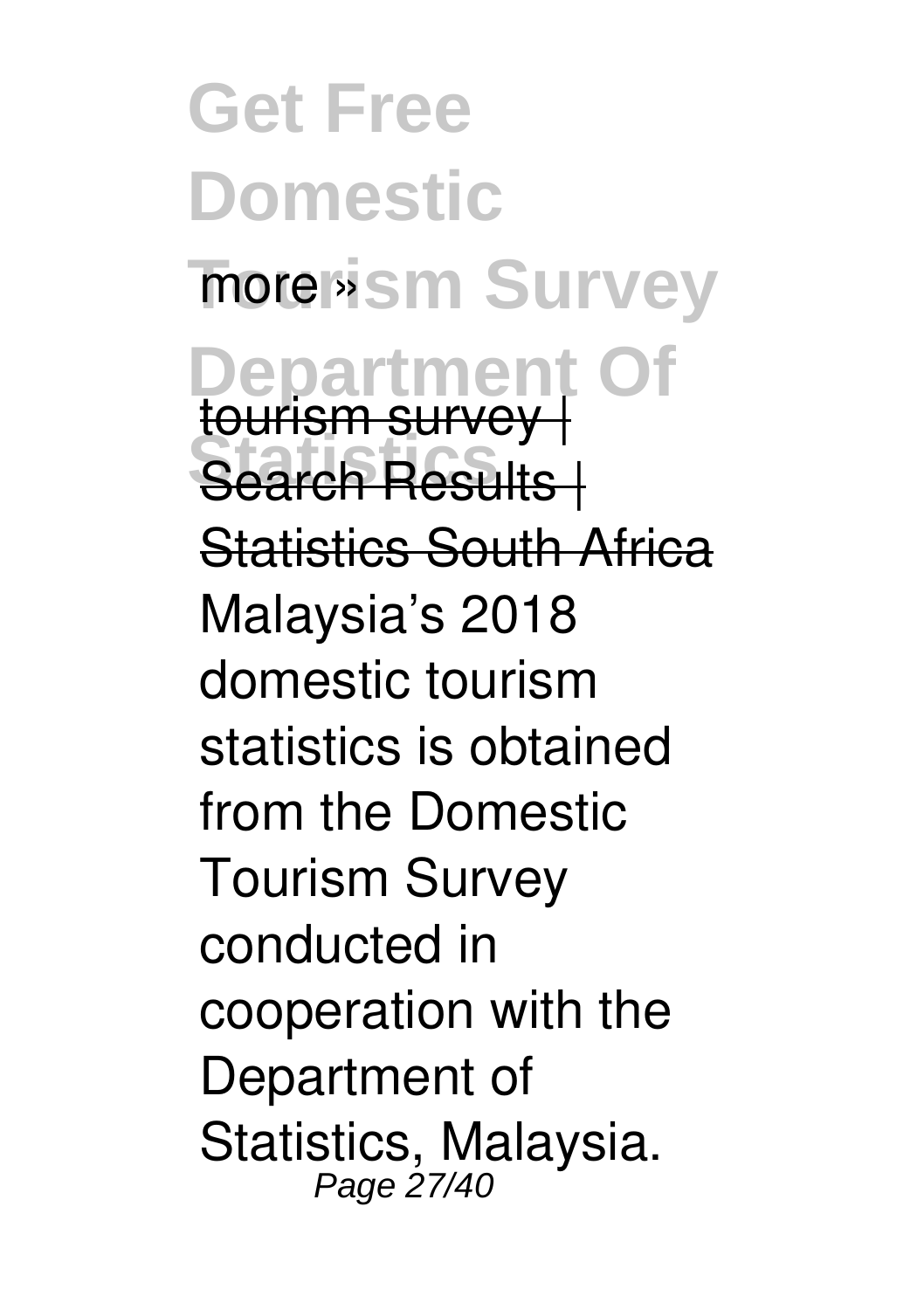**Get Free Domestic Tourism Survey DOMESTIC**<br>TOUDISM **PERFORMANCE** TOURISM 2018 - Tourism Malaysia ... The Philippine Department of Tourism (DOT) maintained its commitment to the Filipino Brand of Service and Hospitality, as Page 28/40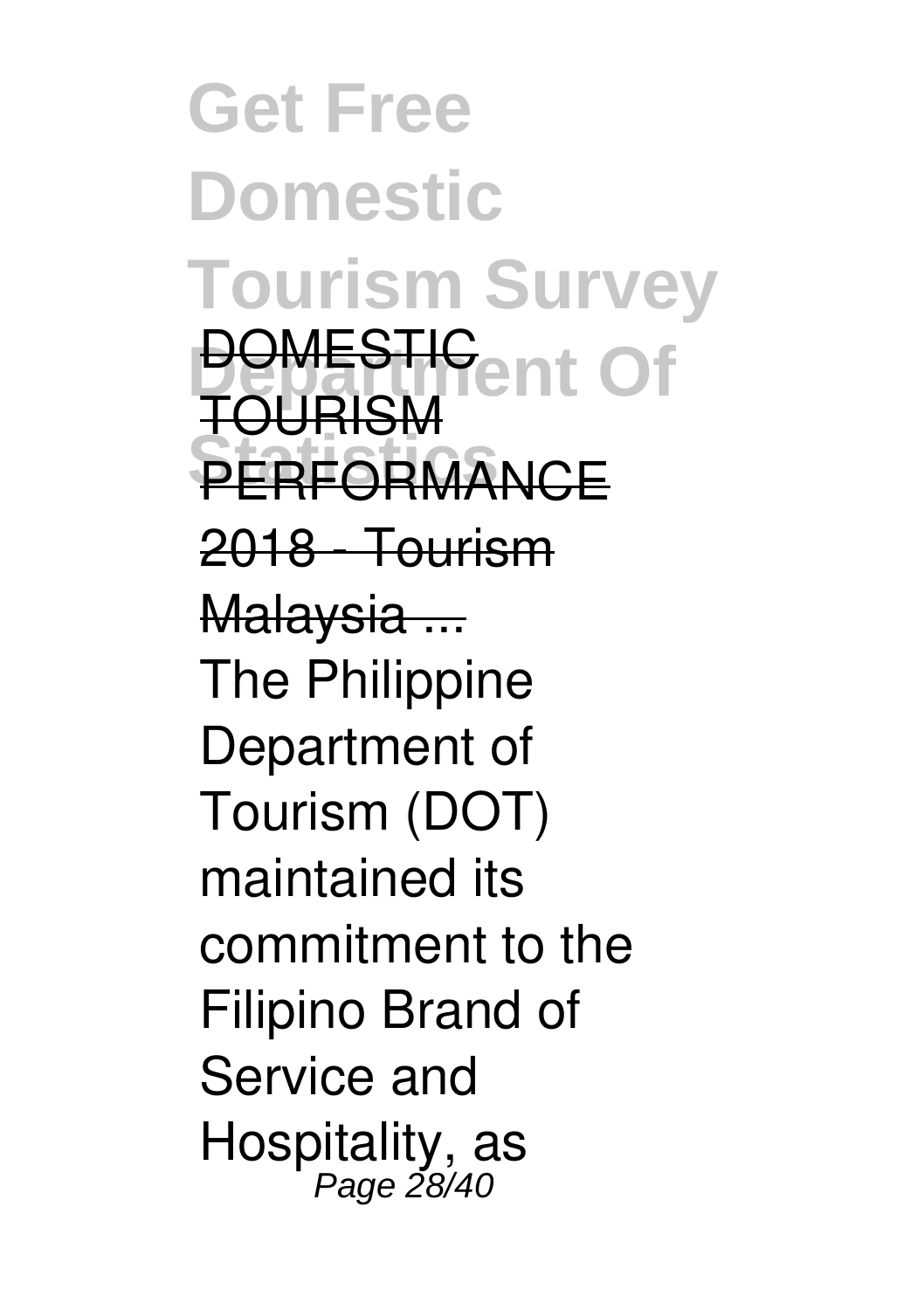exhibited by the rvey **agency's successful Statistics** total of 36,947 initiatives to assist a stranded foreign and domestic tourists, since land, air, and sea travel restrictions were placed by the government as a precautionary measure to stop the spread of the disease.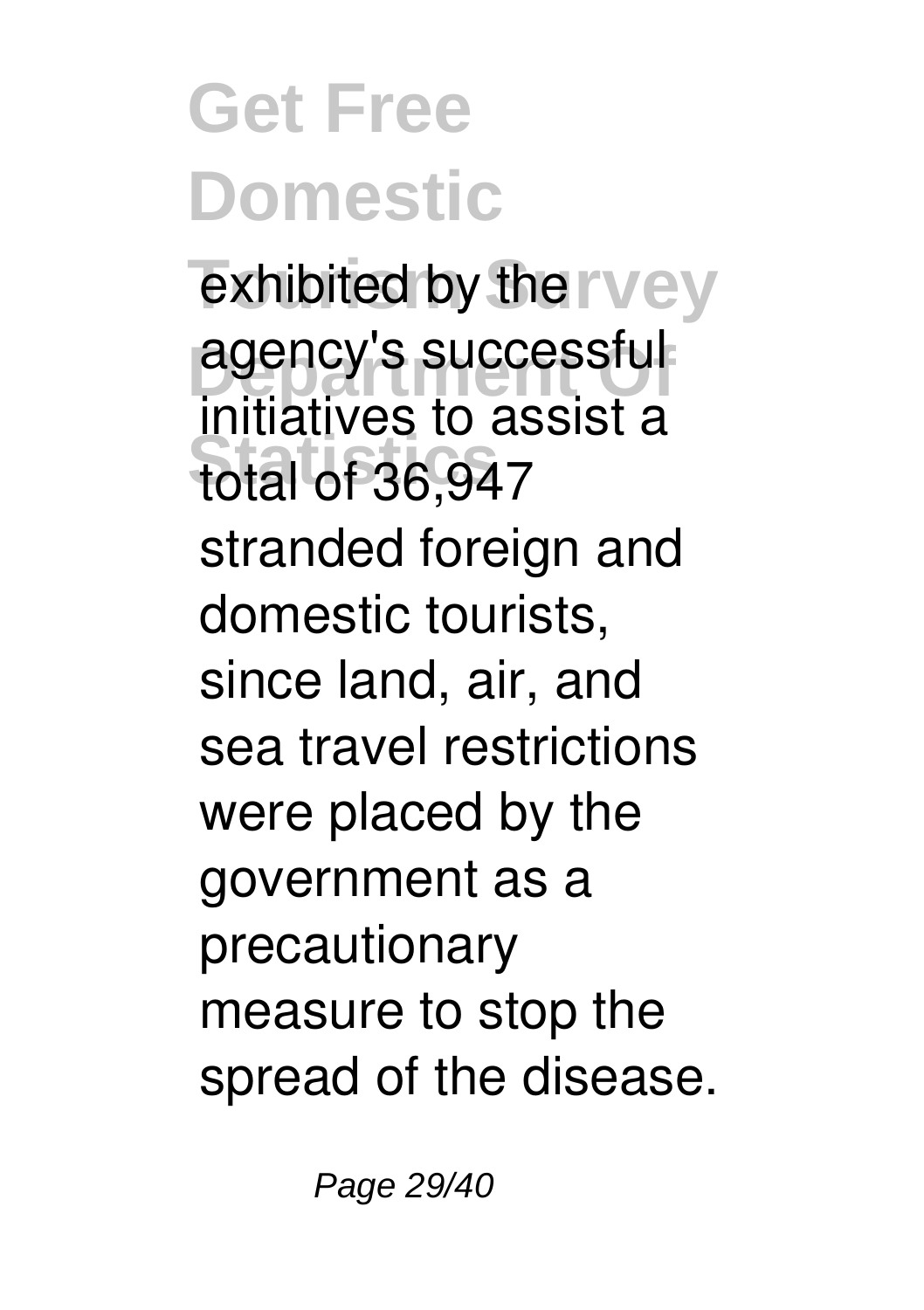**Department of urvey Tourism-Philippines Statistics** tourism visits and Overnight domestic expenditure in Scotland by British residents are derived from the Great Britain Tourism Survey (GBTS). These figures can be found in VisitScotland. Key Tourism Facts. Latest figures indicate total Page 30/40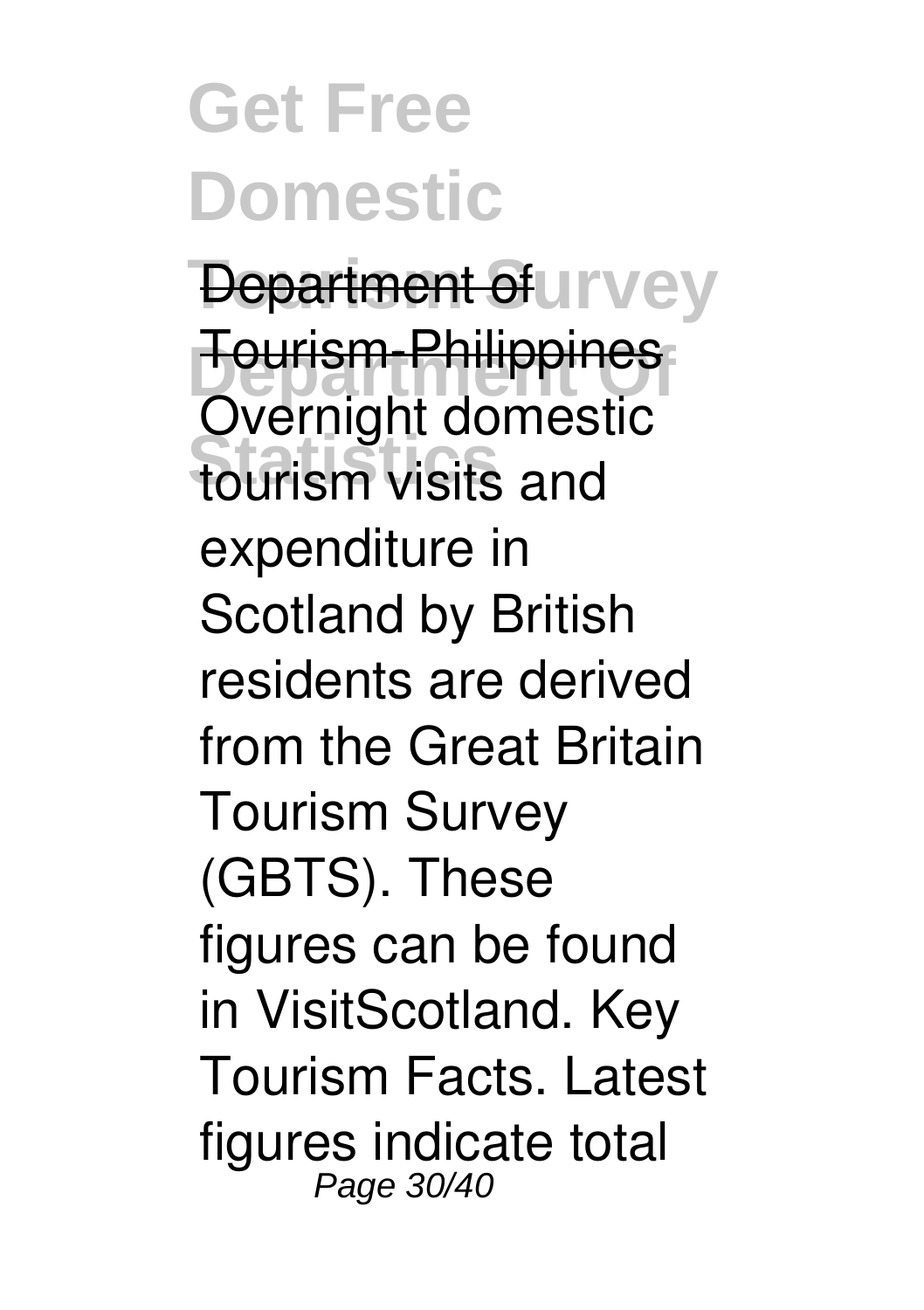overnight and day/ey visitor expenditure in **Statistics** £8.9 billion in 2015 - Scotland was around this comprised of expenditure from overnight visitors of £4.9 billion and ...

Tourism - gov.scot "The survey, which was distributed online, sought the sentiments and concerns that Page 31/40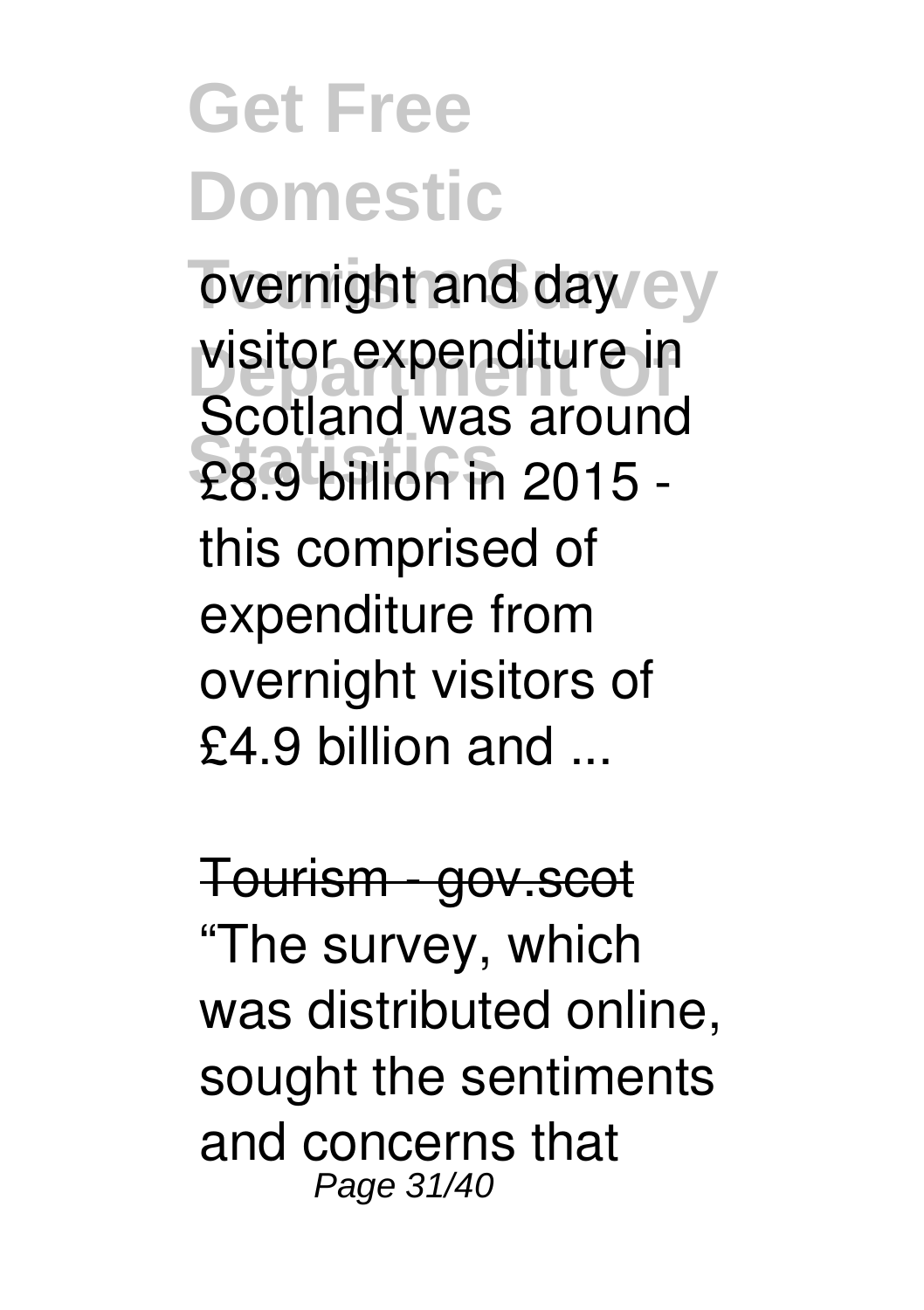respondents have/ey concerning domestic **Statistics** pandemic, in order to travel in light of the provide insights to tourism ...

Filipinos willing to try domestic tourism within months of ... domestic tourism survey department of statistics as you such as. By searching the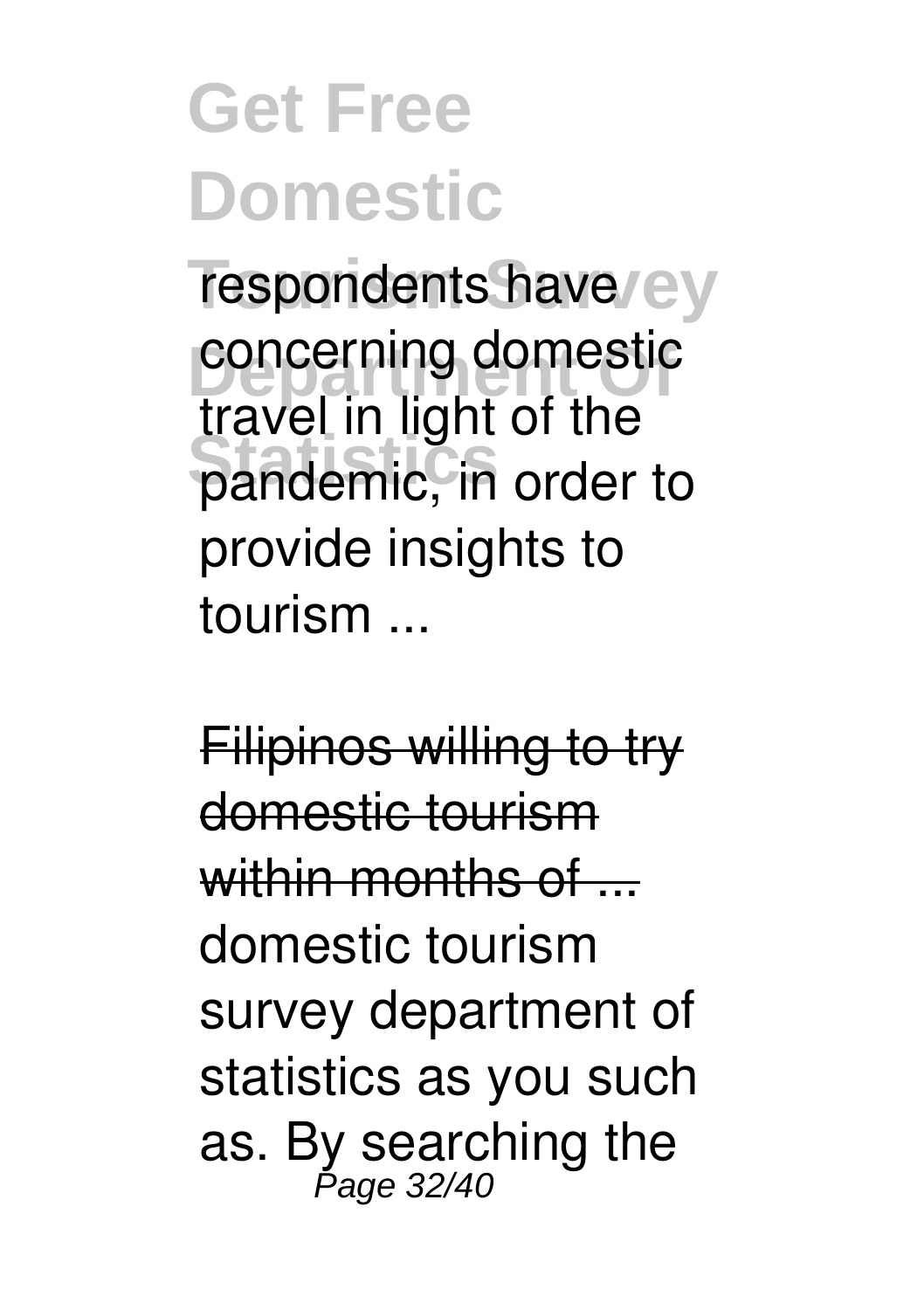**Title, publisher, or vey** authors of guide you discover them rapidly. in fact want, you can In the house, workplace, or perhaps in your method can be every best area within net connections. If you Page 2/28. Access Free Domestic Tourism Survey Department Of Statistics want to Page 33/40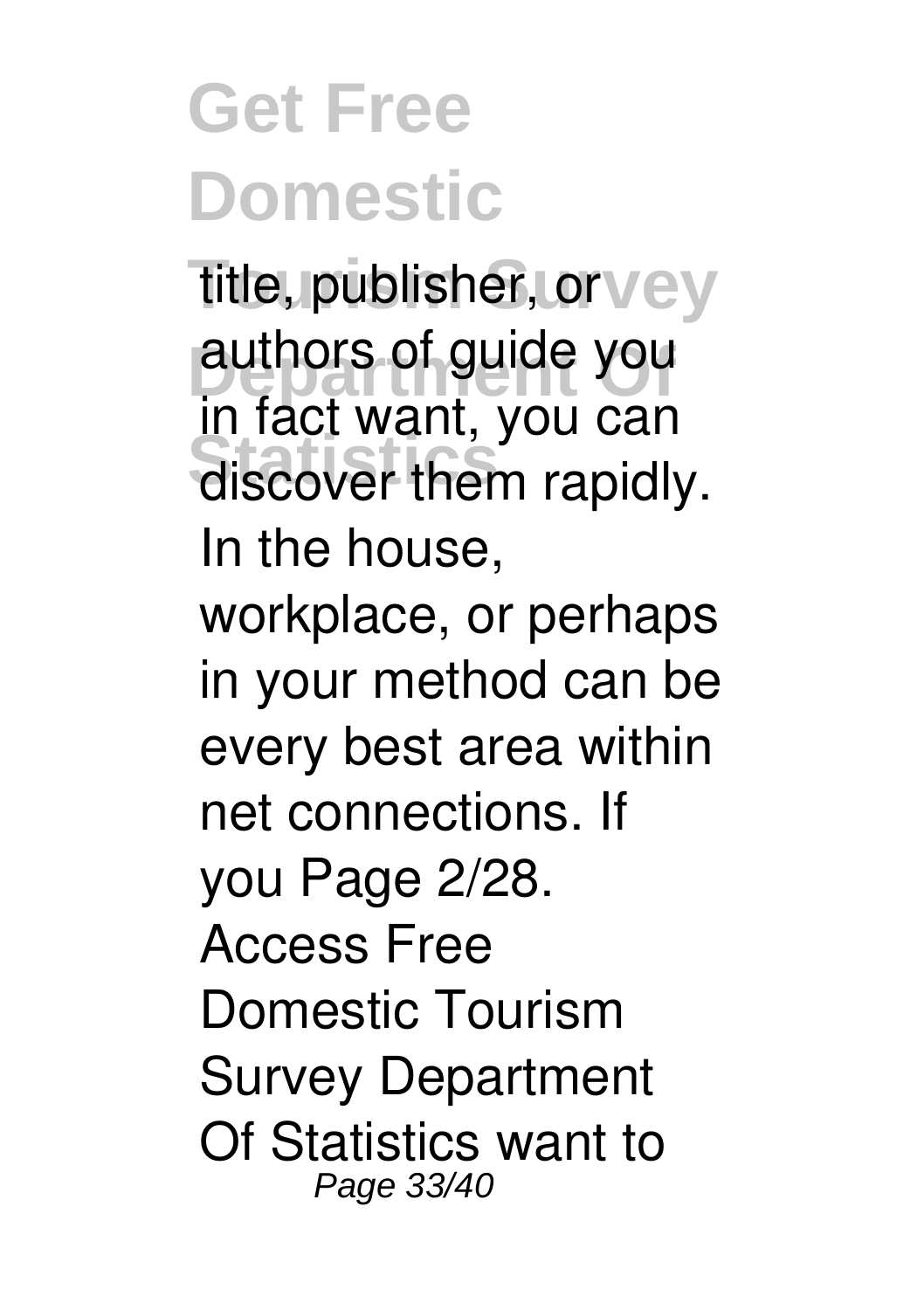download and install y the domestic tourism **Statistics** ...

Domestic Tourism Survey Department Of Statistics The Department of Statistics (DoS) is pleased to release the results of the Domestic Tourism Survey in Jordan 2012, which was Page 34/40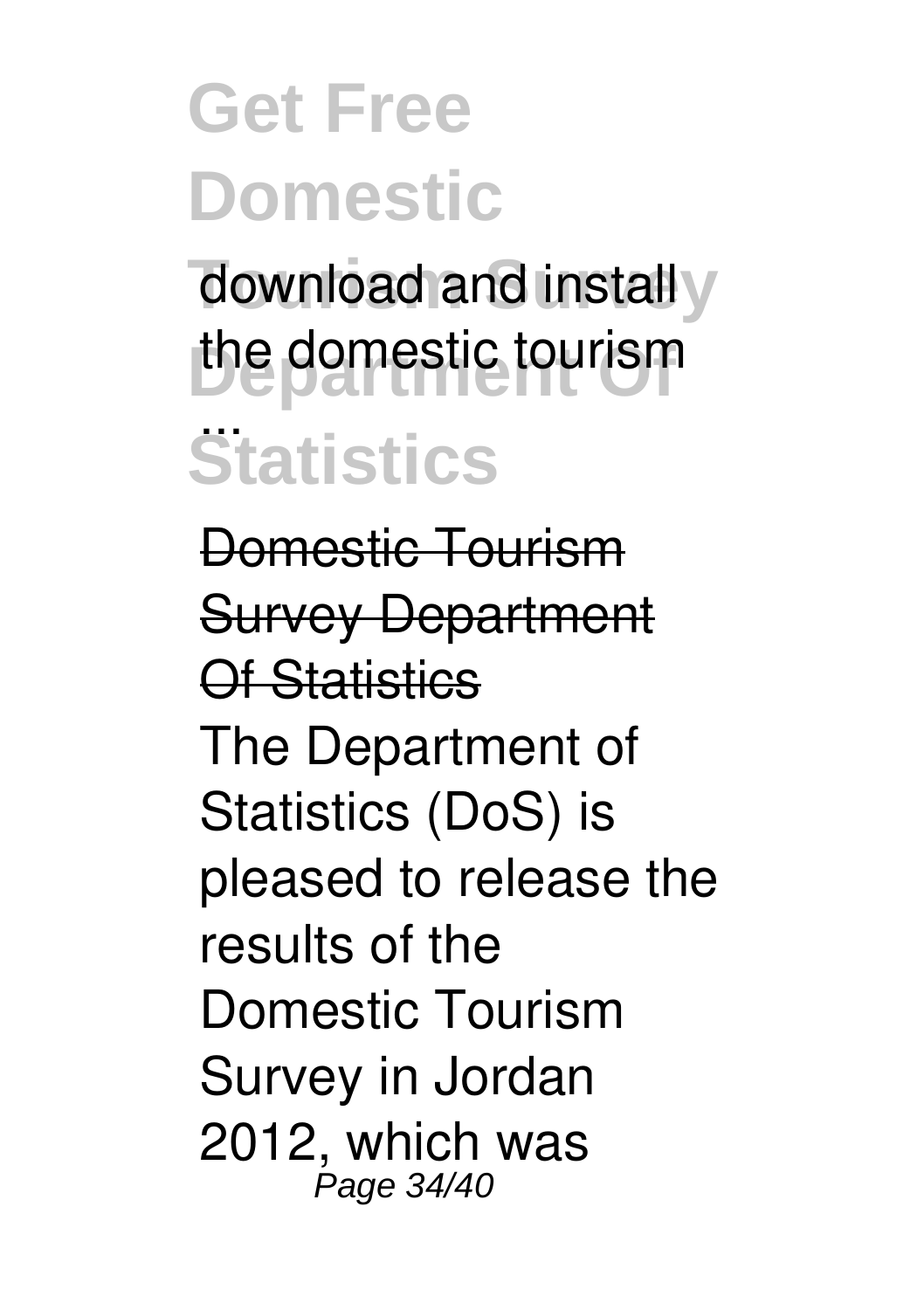carried out by the vey (DoS) during 2012 / **Statistics** and through funding 2013, at the request from the Ministry of Tourism and Antiquities noting that this survey is the second while the first was conducted in 2008.

Domestic Tourism Survey Department Page 35/40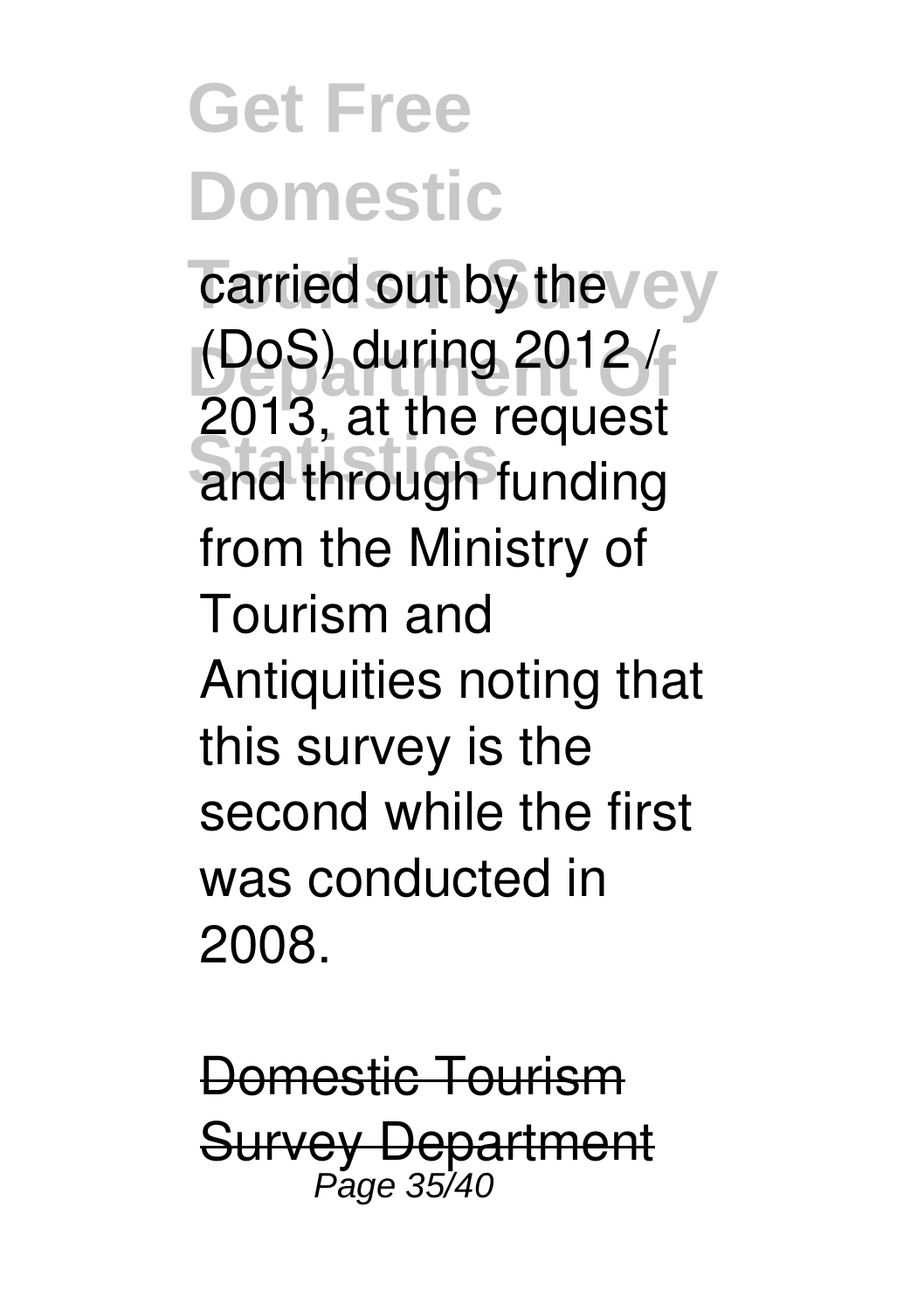**Get Free Domestic Of Statistics Survey Domestic tourism Statistics** to register a double expenditure continued digit growth with 11.1 per cent in 2017 (2016: 10.2%). In terms of value, a total of RM83,103 million was spent in domestic tourism during 2017 compared to RM74,773 million recorded in the Page 36/40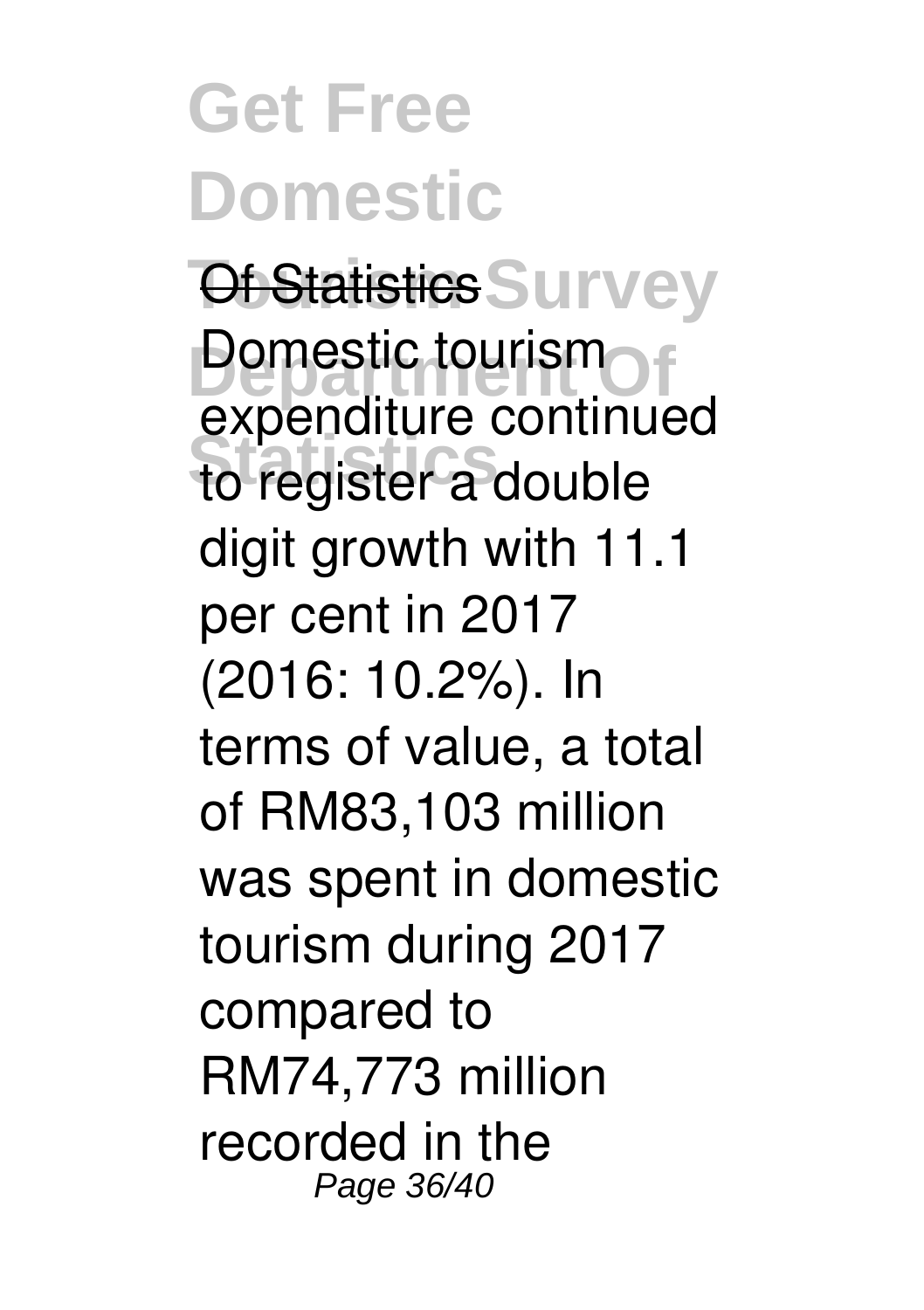**Get Free Domestic** previous year. **UITV**ey **Department Of Statistics** Statistics Malaysia Department of Official Portal The results of the surveys provide important additional data to the collaborative work that is currently underway between government and the private sector towards Page 37/40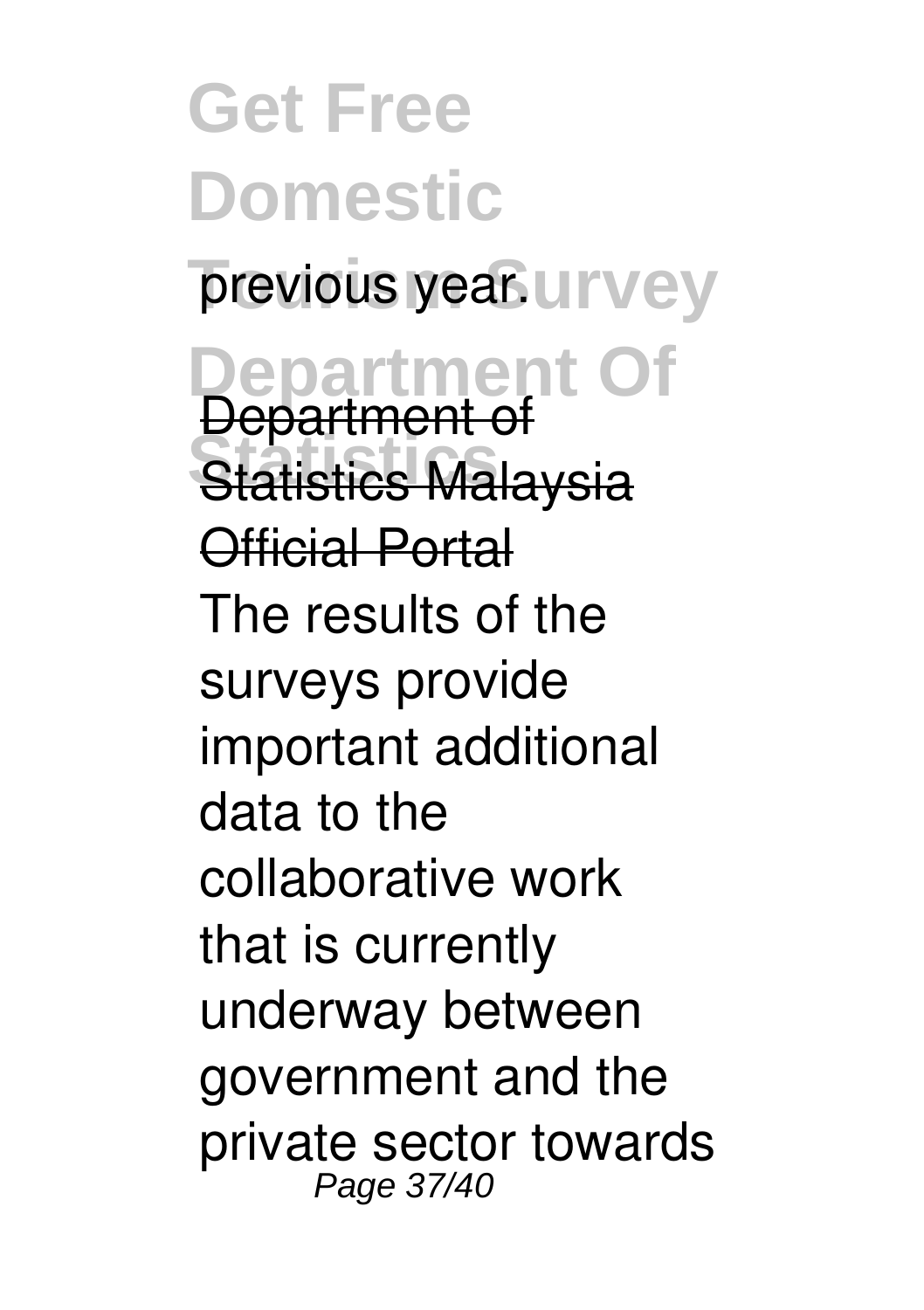reopening of the vey **tourism sector in the Statistics** adjusted approach context of the riskadopted by Government. Closing date of the survey is 12 November 2020.

Department of Tourism The Domestic Tourism Survey (DTS) is aimed at Page 38/40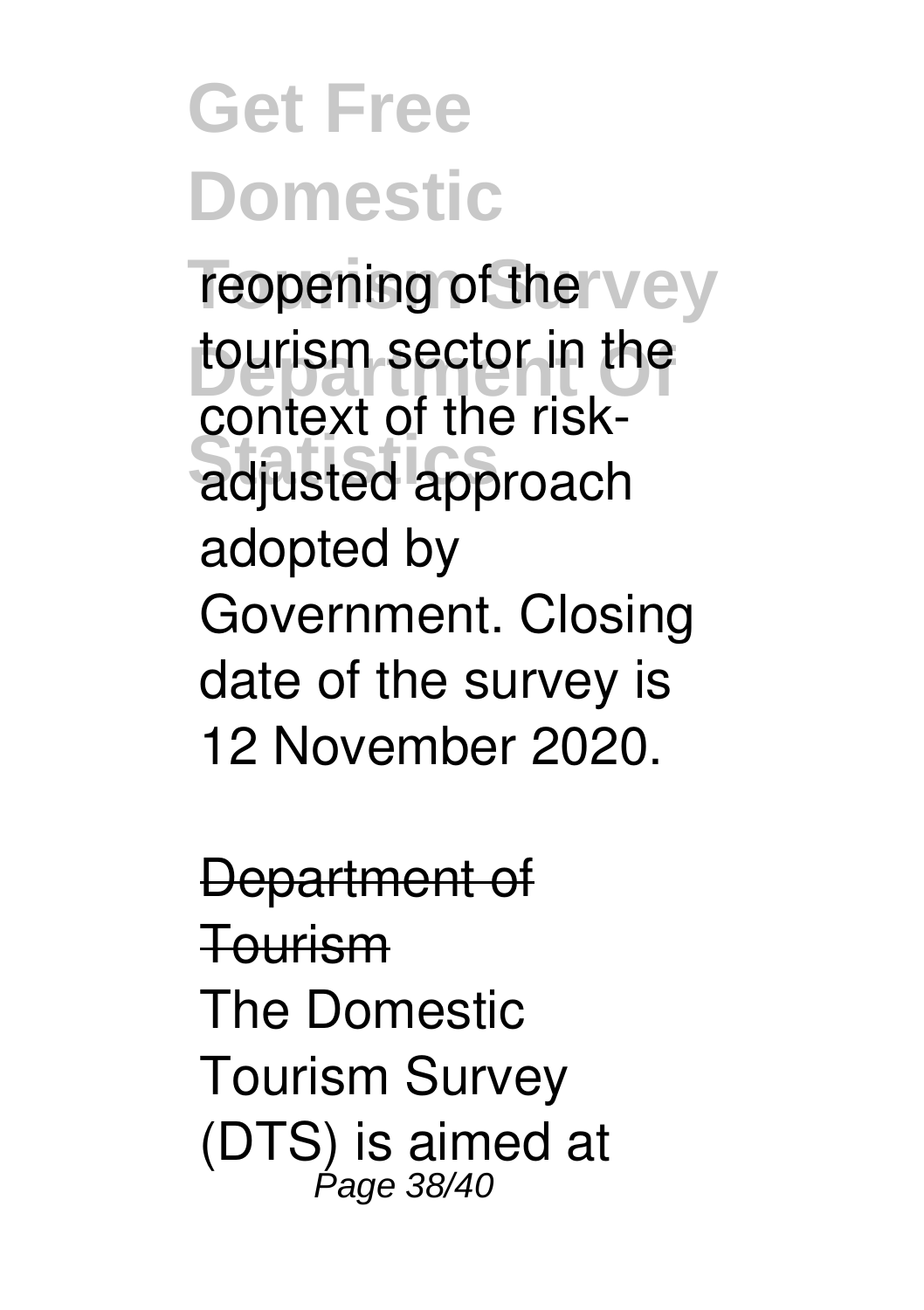addressing this needy by collecting data on and expenditure of the travel behaviour South African residents travelling within and outside the borders of South Africa. This survey provides data on domestic tourism activity during the period January to December 2014. Page 39/40